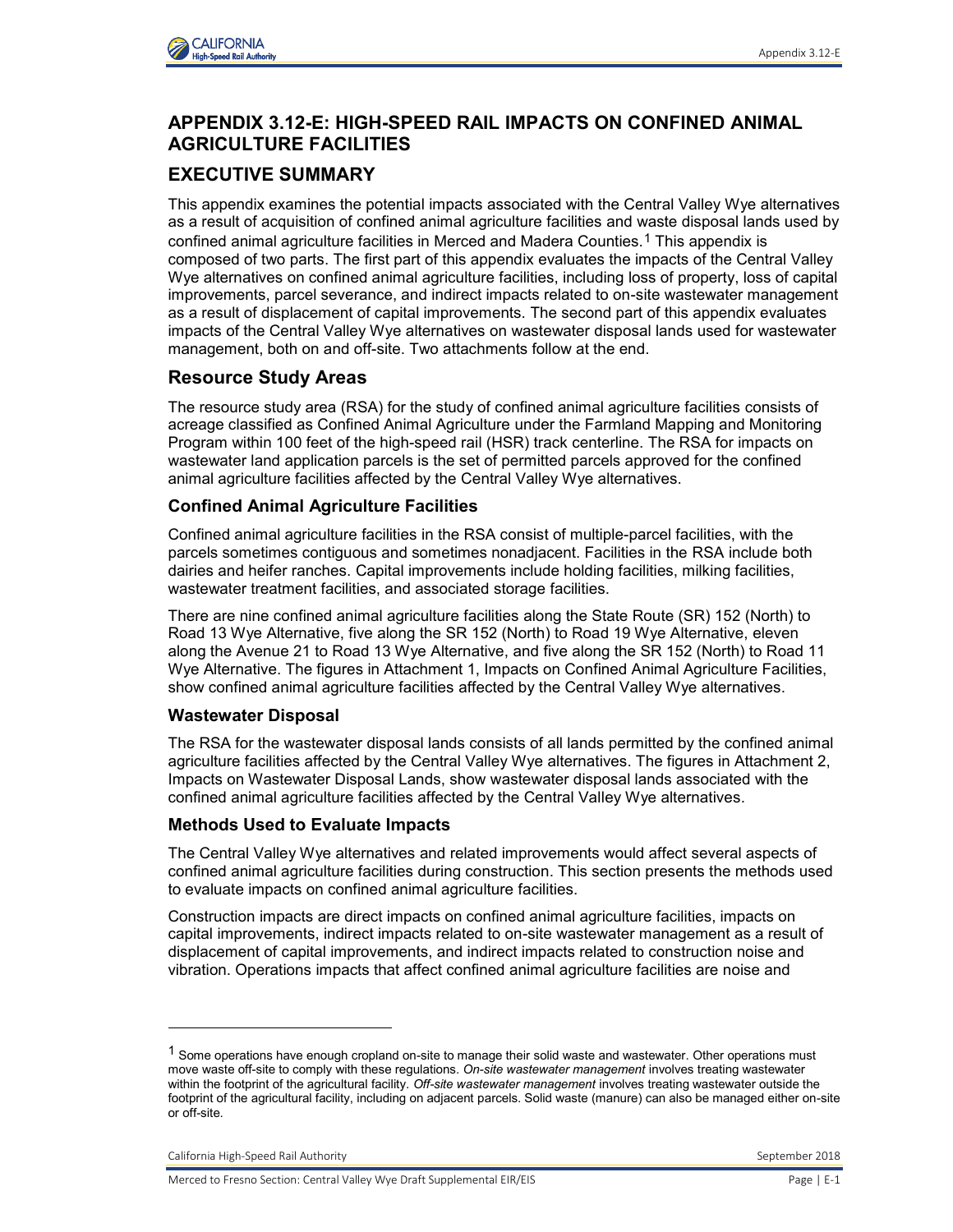vibration as a result of Central Valley Wye operation, including train movement. Analysts used the following data sources and approaches to assess impacts:

- Analysts determined direct impacts using data from the Farmland Mapping and Monitoring Program, parcel data provided by the counties, and facility data provided by the Central Valley Regional Water Quality Control Board (Central Valley RWQCB) Sacramento and Fresno offices (Central Valley RWQCB 2011, 2012).
- Analysts determined impacts on capital improvements using aerial imagery and geographic information systems.
- Analysts evaluated the amount of wastewater land affected using Dairy Annual Reports and Land Application Area Maps (Central Valley RWQCB 2011, 2012) and reviewing aerial imagery of wastewater-permitted land to determine the acreage of land with the potential for manure management.
- To assess both construction and operations indirect noise and vibration impacts, the minimum distance from the track centerline required for confined animal holding facilities such as milking facilities is 100 feet, based on the more conservative of the two following metrics: (1) the Federal Railroad Administration–established threshold for HSR noise impacts on livestock of 100 A-weighted decibels sound exposure level at 100 feet, and (2) the Federal Railroad Administration–established threshold for vibration at 75 velocity decibels at 70 feet (Authority 2012).

Impacts range in severity from the potential for relocation of the entire operation or the need to relocate key facilities elsewhere on the operation (e.g., animal holding areas and wastewater treatment ponds) to minor impacts resulting from Central Valley Wye acquisition of land that does not contain any key capital improvement facilities used in the operation. Analysts determined the severity of the impact using the following criteria:

- **Severe**—Operations are unlikely to continue in same location.
- **Moderate**—Relocation of facilities at current location, but operations are likely to continue.
- **Negligible**—No facilities are affected and acquisition of non-facility land would not bisect the operation.

Confined animal agriculture facilities are frequently located on land that is permitted for disposal of wastewater (discussed under *Wastewater Management*), and use cropland on-site to manage their wastewater. Central Valley Wye acquisition of on-site wastewater disposal land could force confined animal agriculture facilities to alter their current manure management plans and thereby create a need to find replacement locations for wastewater and likely result in need for new permits. Confined animal agriculture facilities in the Central Valley, including Merced and Madera Counties, face restrictions on the discharge of wastes from dairy facilities (Central Valley RWQCB 2013). If replacement lands are not available or if it is not economically feasible for an operation to move its wastewater to available lands, facilities would be required to reduce waste production (i.e., reduce the number of animals at the facility).

Confined animal agriculture facilities have two main waste streams: manure and wastewater. The Central Valley RWQCB requires these facilities to file waste disposal management plans. The facilities dispose of both waste streams on croplands permitted by the Central Valley RWQCB, but these two waste streams have different requirements.

Manure is typically spread onto permitted cropping areas. Disposal of manure typically occurs by truck transport from barns to either on-site (i.e., on-facility) or off-site disposal lands.

Wastewater typically requires treatment before being disposed of onto wastewater disposal lands. The most common treatment is detention in a pond or a series of ponds. Detention separates solids from liquids, resulting in clarification of wastewater. Waste disposal plans must include certification of wastewater detention pond capacity by a licensed engineer. Wastewater is distributed onto permitted wastewater land application areas after clarification in the wastewater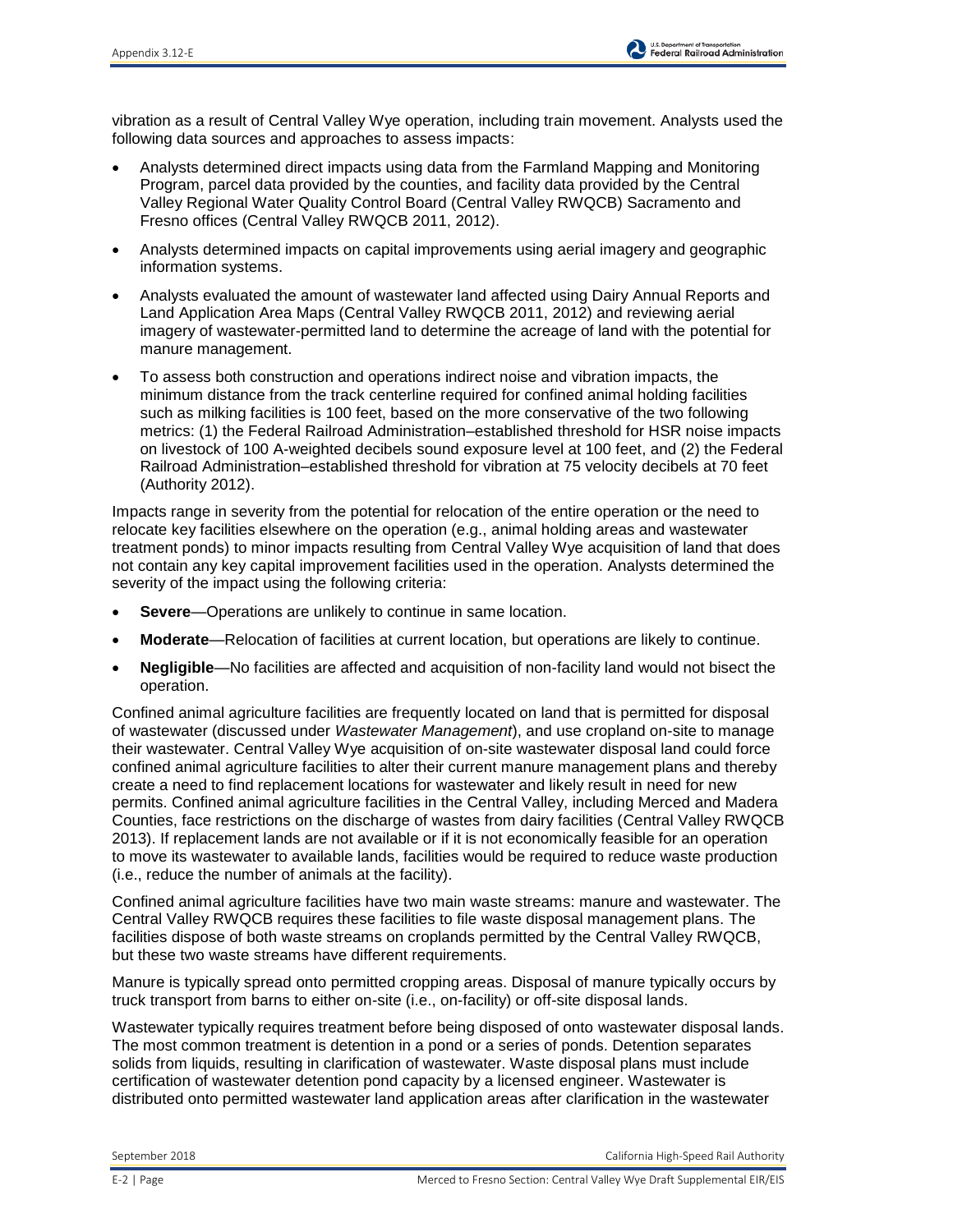

treatment ponds. Disposal of wastewater typically occurs via pipelines either on-site or on adjacent parcels permitted as wastewater disposal lands (Central Valley RWQCB 2013). In both cases, the volumes of wastes applied to land cannot exceed the capacity of the land and the crop being grown to absorb the wastes agronomically.

Loss of pond capacity would have the greatest impact because reductions in pond capacity below the level required for a specified herd size require either installation of replacement pond capacity and re-certification of capacity by a licensed engineer, or reduction in herd size. Any substantial project-related reduction in pond capacity would affect confined animal agriculture operational feasibility.

Loss of wastewater disposal lands, if the displacement were too large to be accommodated in the available remaining permitted area of on-site or adjacent wastewaster disposal lands, would have a greater impact than loss of lands for solid waste disposal. Pipeline infrastructure is limited, and wastewater disposal options are therefore typically more limited than manure disposal options. If replacement permitted area of on-site or adjacent wastewater disposal is not available, the landowner would be required to build infrastructure or reduce herd size. Any substantial projectrelated reduction in wastewater disposal capacity would have affect confined animal agriculture operational feasibility.

Loss of any amount of wastewater pond capacity would be a severe impact. Loss of 10 percent of wastewater disposal lands or more would constitute a moderate impact, because the loss would require the operator to make a substantial change in operations, whereas loss of wastewater disposal land area of less than 10 percent would constitute a negligible impact. Replacement of solid waste disposal areas, while subject to Central Valley RWQCB permitting, is typically somewhat less onerous than replacement of wastewater treatment ponds or wastewater disposal lands because it involves little or no construction and engineering cost, and this analysis did not consider it.

## **CONFINED ANIMAL AGRICULTURAL FACILITIES**

This section describes the impacts on each of the confined animal agriculture facilities affected by the Central Valley Wye alternatives. The discussion groups the operations according to severe, moderate, and negligible impacts.

- **Severe**—Operations are unlikely to continue in same location. Criteria include loss of a substantial portion of the facility's acreage, loss of permitted facilities such as wastewater treatment ponds or wastewater application lands, loss of capital improvements, and substantial noise impacts.
- **Moderate**—Relocation of facilities at current location, but operations are likely to continue. Criteria include loss of a portion of the facility's acreage, limited impact on facilities, and moderate noise impacts.
- **Negligible**—No facilities are affected and acquisition of non-facility land would not bisect the operation, limited noise impacts.

Figures in Attachment 1 show the confined animal agriculture facilities affected by the Central Valley Wye alternatives. Table 1 summarizes the impacts by alternative on confined animal agriculture facilities. Table 2 provides a listing of all affected facilities within 100 feet of the track centerline. Table 3 provides a parcel-by-parcel listing of the existing wastewater treatment ponds that would be affected by each alternative. This table provides the total acres of each pond affected as well as the percentage of the pond's area affected. A discussion of each dairy by alternative follows the tables, indicating whether the impacts are severe, moderate, or negligible.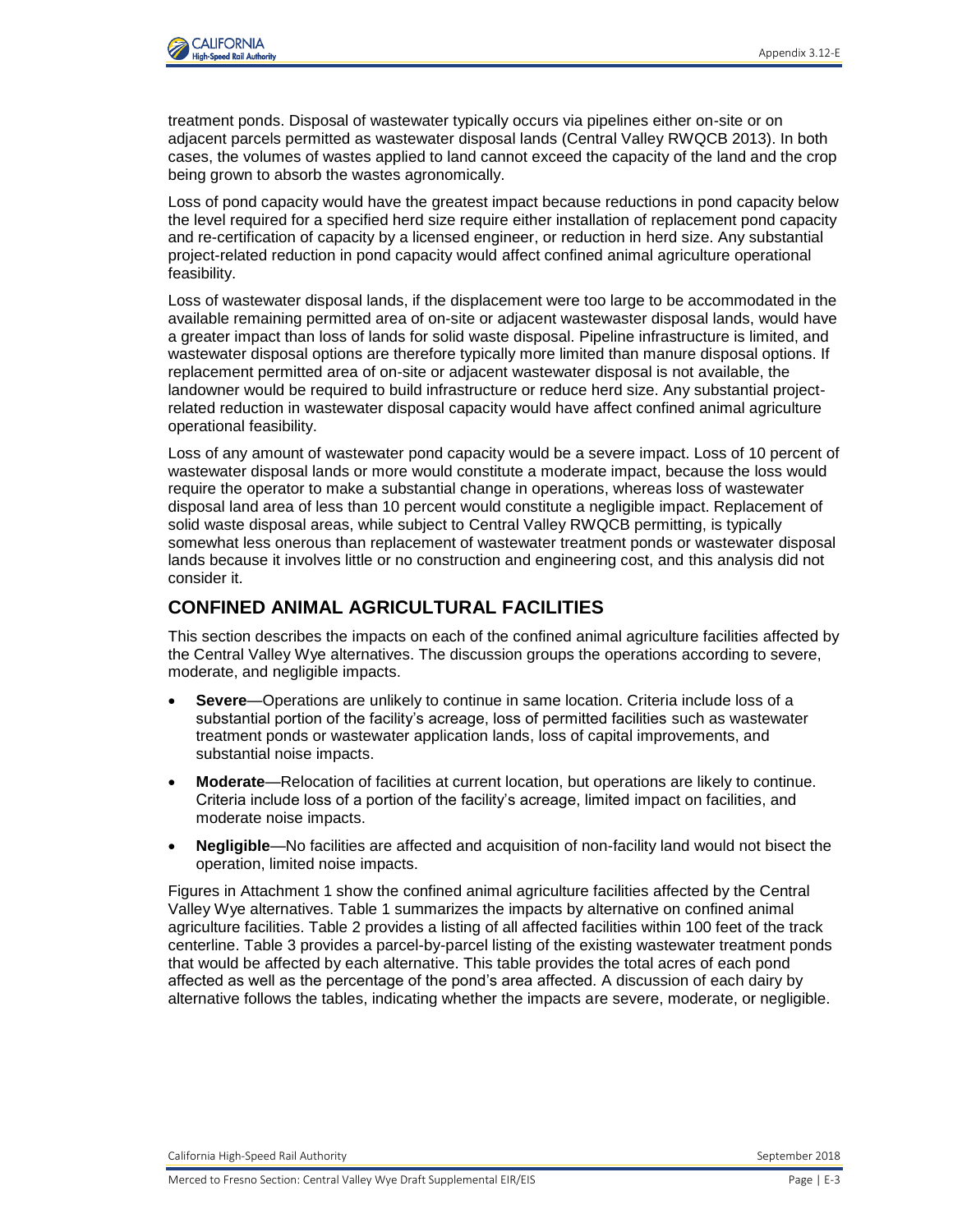## **Table 1 Impacts on Confined Animal Agricultural Facilities by Alternative**

|                               | <b>Number of Dairies</b> |                 |                   |  |  |  |  |
|-------------------------------|--------------------------|-----------------|-------------------|--|--|--|--|
| <b>Alternative</b>            | <b>Severe</b>            | <b>Moderate</b> | <b>Negligible</b> |  |  |  |  |
| SR 152 (North) to Road 13 Wye |                          |                 |                   |  |  |  |  |
| SR 152 (North) to Road 19 Wye |                          |                 |                   |  |  |  |  |
| Avenue 21 to Road 13 Wye      |                          |                 |                   |  |  |  |  |
| SR 152 (North) to Road 11 Wye |                          |                 |                   |  |  |  |  |

*Source: Madera County Assessor's Office, 2014; Merced County Assessor's Office, 2014*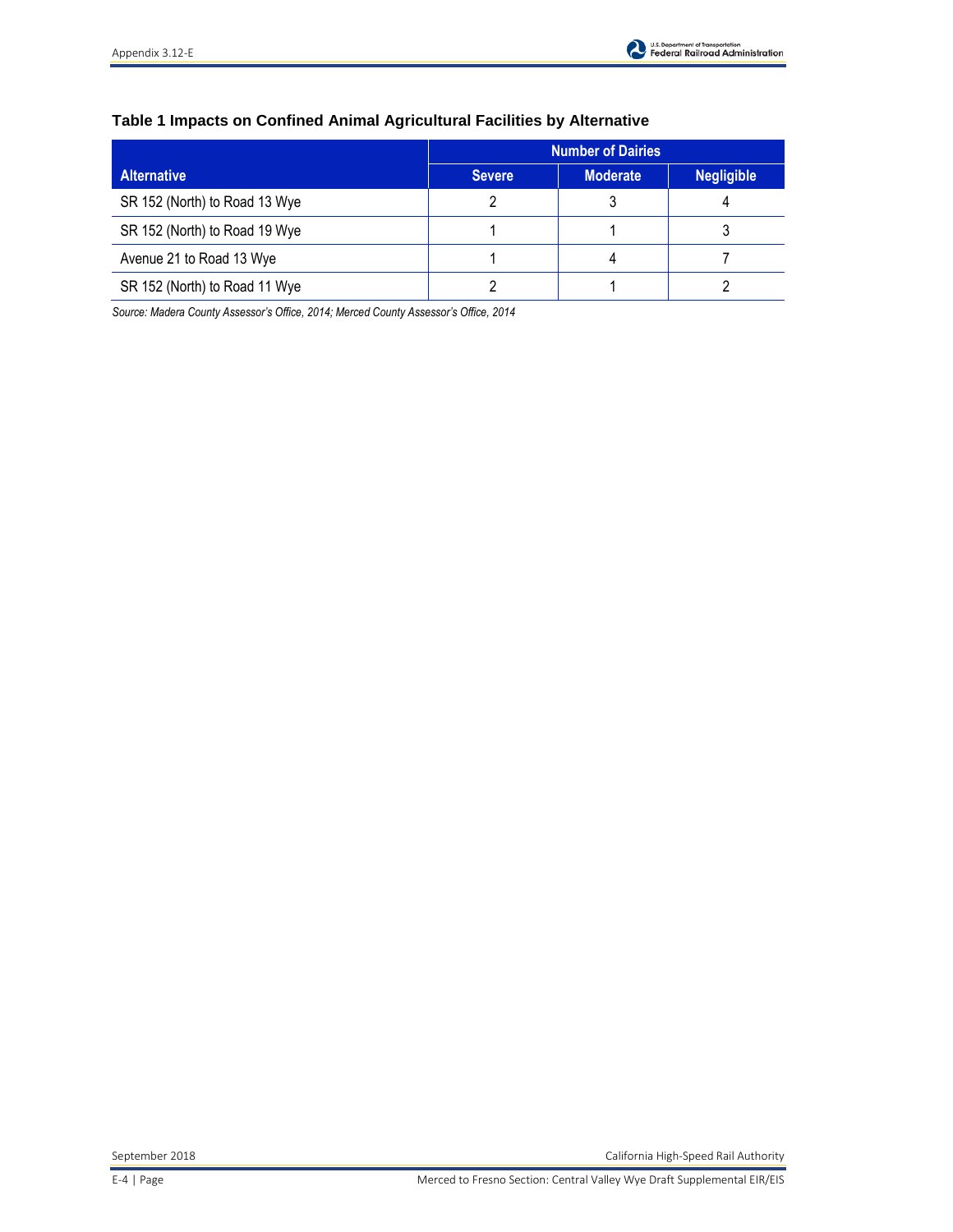

#### **Table 2 Affected Confined Animal Agricultural Facilities**

| <b>Attachment</b><br>Page # | <b>Facility Name</b>                      | <b>County</b> | <b>Total</b><br><b>Facility</b><br><b>Acreage</b> | <b>Number of</b><br><b>Acres</b><br><b>Affected</b> | <b>Number of</b><br><b>Acres</b><br><b>Remaining</b> | Percentage<br>of Facility<br><b>Affected</b> | <b>Capital</b><br><b>Improvements</b><br><b>Affected</b>                                                       | <b>Severity of Impact</b><br>(construction/<br>operation) |
|-----------------------------|-------------------------------------------|---------------|---------------------------------------------------|-----------------------------------------------------|------------------------------------------------------|----------------------------------------------|----------------------------------------------------------------------------------------------------------------|-----------------------------------------------------------|
|                             | SR 152 (North) to Road 13 Wye Alternative |               |                                                   |                                                     |                                                      |                                              |                                                                                                                |                                                           |
| $E1-1$                      | AJF Dairy                                 | Madera        | 552                                               | 104                                                 | 447                                                  | 18.9                                         | Wastewater<br>treatment ponds<br>Animal holding areas<br>Associated storage<br>facilities                      | Severe (Construction)/<br>Negligible (Operation)          |
| $E1-2$                      | Tony Machado Dairy                        | Madera        | 176                                               | 15                                                  | 162                                                  | 8.3                                          | Wastewater<br>treatment ponds<br>Animal holding<br>facilities<br>Feed lots<br>Associated storage<br>facilities | Severe (Construction)/<br>Moderate (Operation)            |
| $E1-3$                      | Domingos Ribeiro Dairy                    | Madera        | 252                                               | 32                                                  | 220                                                  | 12.8                                         |                                                                                                                | Moderate (Construction)/<br>Negligible (Operation)        |
| $E1-4$                      | <b>Brasil Dairy</b>                       | Merced        | 303                                               | 28                                                  | 275                                                  | 9.2                                          | Animal holding<br>facilities<br>Associated storage<br>facilities                                               | Moderate (Construction)/<br>Negligible (Operation)        |
| $E1-5$                      | <b>Fagundes Dairy</b>                     | Madera        | 2,263                                             | 85                                                  | 2,178                                                | 3.8                                          |                                                                                                                | Moderate (Construction)/<br>Moderate (Operation)          |
| $E1-6$                      | Vitoria Farms Dairy                       | Madera        | 213                                               | 22                                                  | 191                                                  | 10.2                                         |                                                                                                                | Negligible<br>(Construction)/<br>Negligible (Operation)   |
| $E1-7$                      | Double DJ Farms Dairy                     | Madera        | 1,805                                             | 36                                                  | 1,770                                                | 2.0                                          |                                                                                                                | Negligible<br>(Construction)/<br>Negligible (Operation)   |

California High-Speed Rail Authority September 2018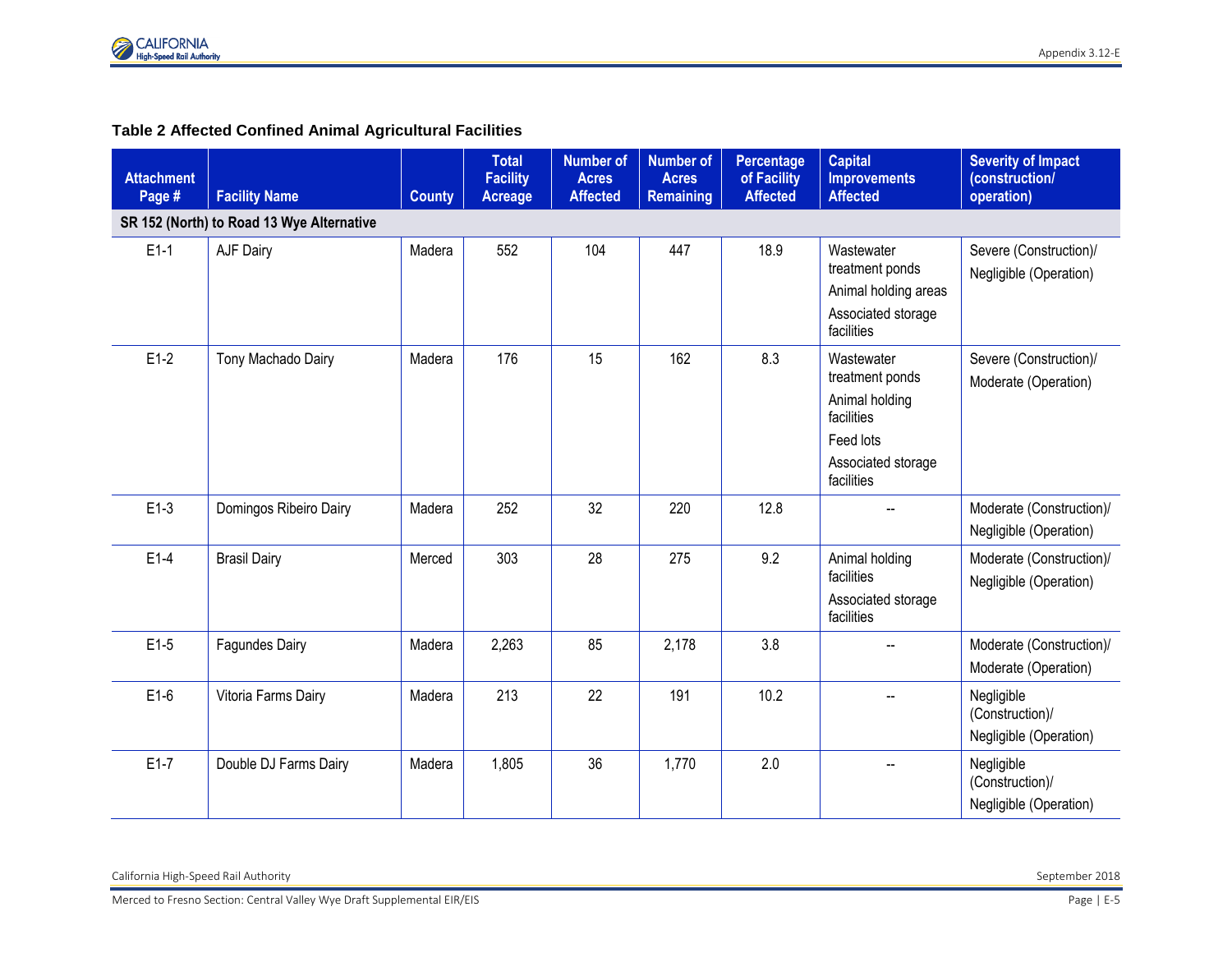| <b>Attachment</b><br>Page # | <b>Facility Name</b>                      | <b>County</b> | <b>Total</b><br><b>Facility</b><br><b>Acreage</b> | <b>Number of</b><br><b>Acres</b><br><b>Affected</b> | <b>Number of</b><br><b>Acres</b><br><b>Remaining</b> | Percentage<br>of Facility<br><b>Affected</b> | <b>Capital</b><br><b>Improvements</b><br><b>Affected</b>                                  | <b>Severity of Impact</b><br>(construction/<br>operation) |
|-----------------------------|-------------------------------------------|---------------|---------------------------------------------------|-----------------------------------------------------|------------------------------------------------------|----------------------------------------------|-------------------------------------------------------------------------------------------|-----------------------------------------------------------|
| $E1-8$                      | O'Banion Ranches                          | Merced        | 323                                               | $\overline{2}$                                      | 321                                                  | 0.7                                          |                                                                                           | Negligible<br>(Construction)/<br>Negligible (Operation)   |
| $E1-9$                      | De Jager Dairy So.                        | Merced        | 2,824                                             | 5                                                   | 2,819                                                | 0.2                                          |                                                                                           | Negligible<br>(Construction)/<br>Negligible (Operation)   |
|                             | SR 152 (North) to Road 19 Wye Alternative |               |                                                   |                                                     |                                                      |                                              |                                                                                           |                                                           |
| $E1-1$                      | AJF Dairy                                 | Madera        | 552                                               | 58                                                  | 494                                                  | 10.5                                         | Wastewater<br>treatment ponds<br>Animal holding areas<br>Associated storage<br>facilities | Severe (Construction)/<br>Negligible (Operation)          |
| $E1-4$                      | <b>Brasil Dairy</b>                       | Merced        | 303                                               | 28                                                  | 275                                                  | 9.3                                          | Animal holding<br>facilities<br>Associated storage<br>facilities                          | Moderate (Construction)/<br>Negligible (Operation)        |
| $E1-10$                     | De Jager Dairy #2 North                   | Merced        | 1,467                                             | 48                                                  | 1,419                                                | 3.3                                          |                                                                                           | Negligible<br>(Construction)/<br>Moderate (Operation)     |
| $E1-5$                      | <b>Fagundes Dairy</b>                     | Madera        | 2,263                                             | 22                                                  | 2,241                                                | 1.0                                          |                                                                                           | Negligible<br>(Construction)/<br>Negligible (Operation)   |
| $E1-8$                      | O'Banion Ranches                          | Merced        | 323                                               | $\overline{2}$                                      | 321                                                  | 0.7                                          | $\overline{\phantom{a}}$                                                                  | Negligible<br>(Construction)/<br>Negligible (Operation)   |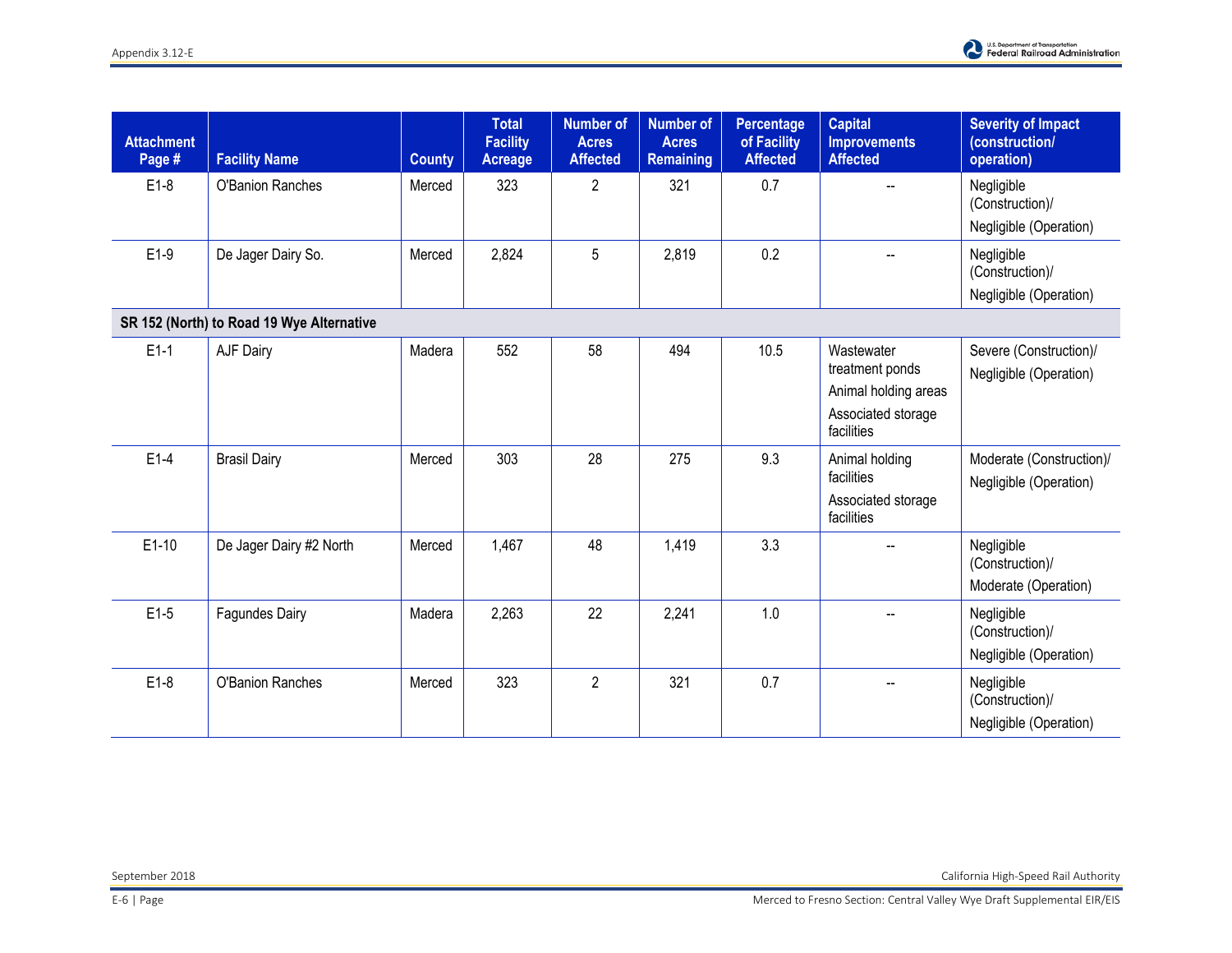| <b>Attachment</b><br>Page #          | <b>Facility Name</b>      | <b>County</b> | <b>Total</b><br><b>Facility</b><br><b>Acreage</b> | <b>Number of</b><br><b>Acres</b><br><b>Affected</b> | <b>Number of</b><br><b>Acres</b><br><b>Remaining</b> | Percentage<br>of Facility<br><b>Affected</b> | <b>Capital</b><br><b>Improvements</b><br><b>Affected</b> | <b>Severity of Impact</b><br>(construction/<br>operation) |  |
|--------------------------------------|---------------------------|---------------|---------------------------------------------------|-----------------------------------------------------|------------------------------------------------------|----------------------------------------------|----------------------------------------------------------|-----------------------------------------------------------|--|
| Avenue 21 to Road 13 Wye Alternative |                           |               |                                                   |                                                     |                                                      |                                              |                                                          |                                                           |  |
| $E1-11$                              | Antonio Brasil Dairy      | Merced        | 257                                               | 12                                                  | 245                                                  | 4.7                                          | Parcel bisection                                         | Severe (Construction)/<br>Negligible (Operation)          |  |
| $E1-8$                               | O'Banion Ranches          | Merced        | 323                                               | 48                                                  | 275                                                  | 14.9                                         |                                                          | Moderate (Construction)/<br>Negligible (Operation)        |  |
| $E1-12$                              | Joe Bertao & Sons Dairy   | Madera        | 311                                               | 32                                                  | 280                                                  | 10.2                                         |                                                          | Moderate (Construction)/<br>Negligible (Operation)        |  |
| $E1-13$                              | Alfred Soares Dairy       | Madera        | 189                                               | 15                                                  | 174                                                  | 8.1                                          | Feed storage lots                                        | Moderate (Construction)/<br>Negligible (Operation)        |  |
| $E1-3$                               | Domingos Ribeiro Dairy    | Madera        | 252                                               | 17                                                  | 236                                                  | 6.6                                          |                                                          | Moderate (Construction)/<br>Negligible (Operation)        |  |
| $E1-9$                               | De Jager Dairy So.        | Merced        | 2,824                                             | 5                                                   | 2,819                                                | 0.2                                          |                                                          | Negligible<br>(Construction)/<br>Negligible (Operation)   |  |
| $E1-14$                              | Vlot Dairy & Heifer Ranch | Madera        | 1,791                                             | 90                                                  | 1,701                                                | 5.0                                          | $\overline{a}$                                           | Negligible<br>(Construction)/<br>Negligible (Operation)   |  |
| $E1-15$                              | Costa View #4 Dairy       | Madera        | 267                                               | $\overline{7}$                                      | 259                                                  | 2.7                                          |                                                          | Negligible<br>(Construction)/<br>Negligible (Operation)   |  |
| $E1-16$                              | <b>Troost Dairy</b>       | Madera        | 878                                               | 18                                                  | 860                                                  | 2.1                                          | Negligible<br>(Construction)/<br>Negligible (Operation)  |                                                           |  |
| $E1-7$                               | Double DJ Farms Dairy     | Madera        | 1,805                                             | 37                                                  | 1,769                                                | 2.0                                          | $\overline{\phantom{a}}$                                 | Negligible<br>(Construction)/<br>Negligible (Operation)   |  |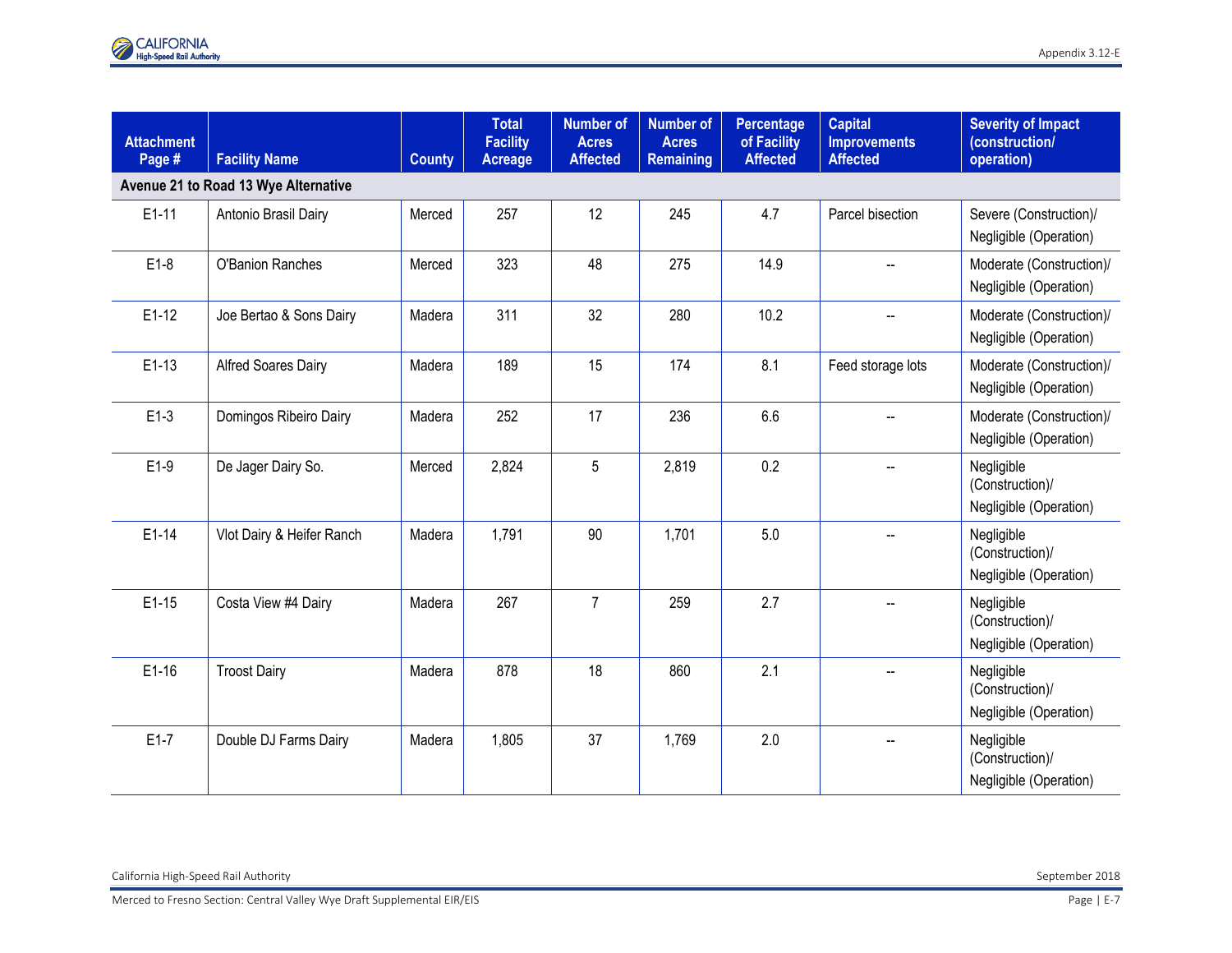| <b>Attachment</b><br>Page # | <b>Facility Name</b>                      | <b>County</b> | <b>Total</b><br><b>Facility</b><br><b>Acreage</b> | <b>Number of</b><br><b>Acres</b><br><b>Affected</b> | <b>Number of</b><br><b>Acres</b><br><b>Remaining</b> | Percentage<br>of Facility<br><b>Affected</b> | <b>Capital</b><br><b>Improvements</b><br><b>Affected</b>                                  | <b>Severity of Impact</b><br>(construction/<br>operation) |
|-----------------------------|-------------------------------------------|---------------|---------------------------------------------------|-----------------------------------------------------|------------------------------------------------------|----------------------------------------------|-------------------------------------------------------------------------------------------|-----------------------------------------------------------|
| $E1-5$                      | <b>Fagundes Dairy</b>                     | Madera        | 2,263                                             | 29                                                  | 2,234                                                | 1.3                                          |                                                                                           | Negligible<br>(Construction)/<br>Negligible (Operation)   |
| $E1-17$                     | Frank Parreira Dairy                      | Madera        | 197                                               | 1                                                   | 196                                                  | 0.5                                          |                                                                                           | Negligible<br>(Construction)/<br>Negligible (Operation)   |
|                             | SR 152 (North) to Road 11 Wye Alternative |               |                                                   |                                                     |                                                      |                                              |                                                                                           |                                                           |
| $E1-1$                      | AJF Dairy                                 | Madera        | 552                                               | 130                                                 | 422                                                  | 24.6                                         | Wastewater<br>treatment ponds<br>Animal holding areas<br>Associated storage<br>facilities | Severe (Construction)/<br>Negligible (Operation)          |
| $E1-5$                      | <b>Fagundes Dairy</b>                     | Madera        | 2,263                                             | 60                                                  | 2,203                                                | 2.7                                          |                                                                                           | Severe (Construction)/<br>Negligible (Operation)          |
| $E1-4$                      | <b>Brasil Dairy</b>                       | Madera        | 303                                               | 23                                                  | 280                                                  | 7.6                                          |                                                                                           | Moderate (Construction)/<br>Negligible (Operation)        |
| $E1-8$                      | O'Banion Ranches                          | Merced        | 323                                               | $\overline{2}$                                      | 321                                                  | 0.7                                          |                                                                                           | Negligible<br>(Construction)/<br>Negligible (Operation)   |
| $E1-9$                      | De Jager Dairy So.                        | Merced        | 2,824                                             | $<$ 1                                               | 2,823                                                | < 0.1                                        |                                                                                           | Negligible<br>(Construction)/<br>Negligible (Operation)   |

*Source: Merced County Assessor's Office, 2014; Madera County Assessor's Office, 2014* 

1 Geographic information system analysis determined that the acres of property affected by the Central Valley Wye alternatives would not differ between alternatives within this area.

<sup>2</sup>For severed properties where the remainder parcel is less than 20 acres, it is assumed that the Authority proposes to acquire the entire remainder parcel. For severed properties where the remainder parcel is greater tha 20 acres, it is assumed that the Authority does not propose to acquire the remainder parcel. This assumption is based on guidance provided by the Parsons Brinkerhoff Memorandum dated May 22, 2014 (Parsons Brinkerhoff 2014).

E1 = Appendix 3.12-E, Attachment 1

E2 = Appendix 3.12-E, Attachment 2

APN = Assessor's Parcel Number

 $# =$  number

SR = State Route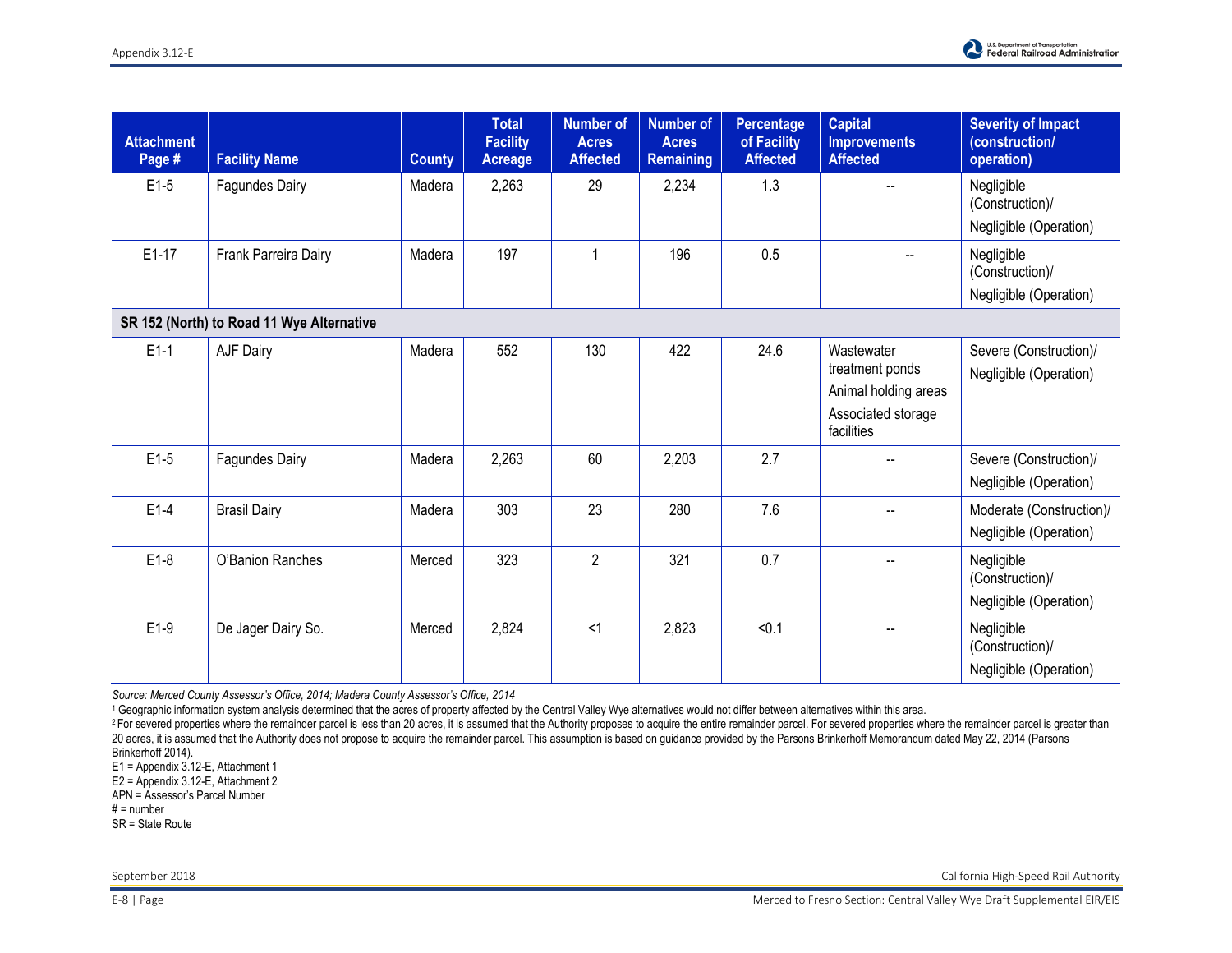### **Table 3 Affected Wastewater Treatment Ponds by Alternative**

|                           |                         |                     | SR 152 (North) to<br>Road 13 Wye                |                                          | SR 152 (North) to<br>Road 19 Wye |                                                 |                                          | <b>Avenue 21 to</b><br>Road 13 Wye |                                                 |                                          | SR 152 (North) to<br>Road 11 Wye |                                                 |                                          |
|---------------------------|-------------------------|---------------------|-------------------------------------------------|------------------------------------------|----------------------------------|-------------------------------------------------|------------------------------------------|------------------------------------|-------------------------------------------------|------------------------------------------|----------------------------------|-------------------------------------------------|------------------------------------------|
| <b>APN</b>                | <b>Type of Facility</b> | Pond<br><b>Size</b> | <b>Total</b><br><b>Acres</b><br><b>Affected</b> | Percentage<br>of Pond<br><b>Affected</b> | Pond<br><b>Size</b>              | <b>Total</b><br><b>Acres</b><br><b>Affected</b> | Percentage<br>of Pond<br><b>Affected</b> | Pond<br><b>Size</b>                | <b>Total</b><br><b>Acres</b><br><b>Affected</b> | Percentage<br>of Pond<br><b>Affected</b> | Pond<br><b>Size</b>              | <b>Total</b><br><b>Acres</b><br><b>Affected</b> | Percentage<br>of Pond<br><b>Affected</b> |
| <b>Tony Machado Dairy</b> |                         |                     |                                                 |                                          |                                  |                                                 |                                          |                                    |                                                 |                                          |                                  |                                                 |                                          |
| 025210006000              | Wastewater<br>Storage   | 0.5                 | 0.4                                             | 85.2                                     | --                               |                                                 |                                          | --                                 |                                                 |                                          |                                  |                                                 |                                          |
| 025210006000              | Wastewater<br>Storage   | 0.6                 | 0.2                                             | 38.0                                     |                                  |                                                 |                                          | --                                 |                                                 |                                          |                                  |                                                 |                                          |
| 025210005000              | Wastewater<br>Storage   | 0.5                 | 0.01                                            | 2.6                                      | $-$                              |                                                 |                                          | --                                 |                                                 |                                          |                                  |                                                 |                                          |
| <b>AJF Dairy</b>          |                         |                     |                                                 |                                          |                                  |                                                 |                                          |                                    |                                                 |                                          |                                  |                                                 |                                          |
| 025200004000              | Wastewater<br>Storage   | 1.5                 | 1.5                                             | 100.0                                    | $\overline{\phantom{a}}$         |                                                 |                                          | --                                 | --                                              |                                          | 1.5                              | 0.45                                            | 30.0                                     |
| 025200004000              | Solid Settling<br>Basin | 0.3                 | 0.3                                             | 100.0                                    | 1.5                              | 0.01                                            | 0.6                                      | --                                 |                                                 |                                          |                                  |                                                 |                                          |
| 025190007000              | Wastewater<br>Storage   | 2.2                 | 0.1                                             | 4.4                                      | --                               |                                                 |                                          | --                                 | --                                              |                                          | 2.2                              | 2.2                                             | 100.0                                    |

*Source: Merced County Assessor's Office, 2014; Madera County Assessor's Office, 2014;* Central Valley *RWQCB, 2011, 2012* APN = Assessor's Parcel Number

SR = State Route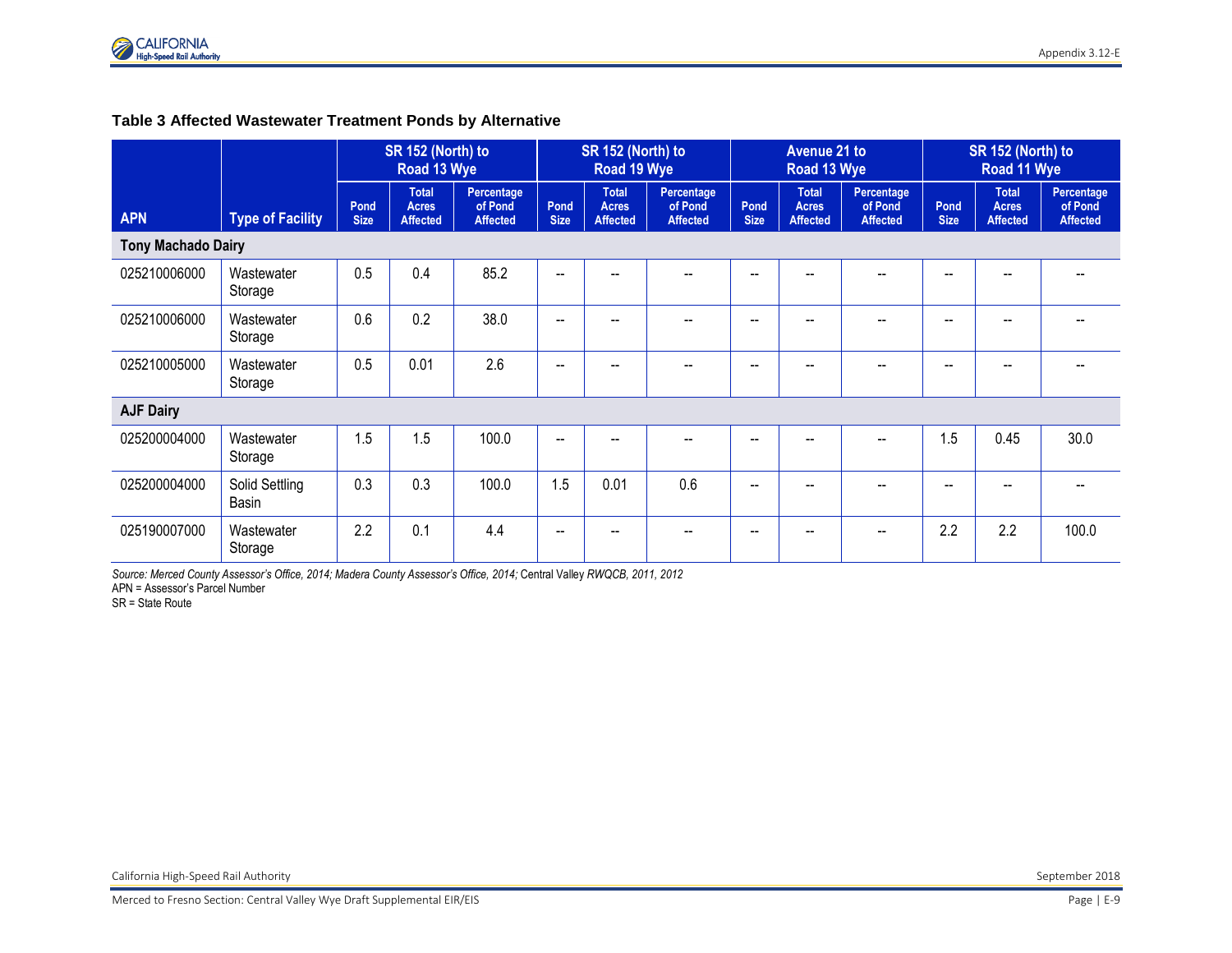# **SR 152 (North) to Road 13 Wye Alternative**

### **Severe Impacts**

## *AJF Dairy*

AJF Dairy in Madera County would experience severe impacts from construction of the SR 152 (North) to Road 13 Wye Alternative. Attachment 1, page E1-1 shows the boundaries of this dairy and the alternative alignment. The alternative would require the acquisition of 104 acres of land, or 18.9 percent of the property on the northeastern portion of the westernmost parcel and the western edge of the easternmost parcel, and would bisect this property (Table 2). The alternative would displace about 24.4 acres on the northeastern portion of the property, which contains animal holding areas, associated facilities, and a wastewater treatment pond on Assessor's Parcel Number (APN) 025200004000. Following the HSR acquisition process, 447 acres of unaffected land would remain in four discontinuous parcels. All of the capital improvements would need to be relocated as a result. Relocating the treatment pond would require the dairy operator to acquire a permit from the Central Valley RWQCB, which would be both expensive and time consuming.

The remaining parcels would have sufficient acreage to relocate the facilities at a distance greater than 100 feet from the HSR track centerline. Thus, indirect noise and vibration impacts would be negligible.

## *Tony Machado Dairy*

Tony Machado Dairy in Madera County would experience severe impacts from construction of the SR 152 (North) to Road 13 Wye Alternative. Attachment 1, page E1-2 shows the boundaries of this dairy and the alternative alignment. The alternative would bisect the property and would require the acquisition of 15 acres of land, or 8.3 percent of the northeastern portion of the property (Table 2). The affected land contains a large percentage of the property's animal holding facilities, feed lots, associated storage facilities, and a wastewater treatment pond on APN 025210006000. Relocating the facilities and treatment pond would require approximately 1.4 acres of land and would require acquisition of a permit for the new treatment pond from the Central Valley RWQCB. Following the HSR acquisition process, there would be 162 acres of land remaining, much of which is used for wastewater land application. Due to the facilities affected and the current use of the available unaffected acreage, it is likely that the operator would need to relocate or largely reconfigure this dairy, with associated new permits, in order to continue operation.

If the dairy is not relocated but facilities are rearranged on the current parcel, any holding areas reestablished would likely still be within 100 feet of the HSR track centerline. Thus, indirect noise and vibration impacts would be moderate.

### **Moderate Impacts**

### *Domingos Ribeiro Dairy*

Domingos Ribeiro Dairy in Madera County would experience moderate impacts from construction of the SR 152 (North) to Road 13 Wye Alternative. Attachment 1, Page E1-3 shows the boundaries of this dairy and the alternative alignment. The alternative would require the acquisition of 32 acres of land, or 12.8 percent of a central portion of the property (Table 2) on APNs 025140007000, 025140004000, and 025150011000, bisecting the property. While the alternative would not directly affect capital improvements, it would cut them off from much of the remainder of the dairy. Following the HSR acquisition process, 220 acres of land would remain in disconnected properties. Thus, there appears to be sufficient available unaffected acreage to enable the dairy to continue operation.

The HSR track centerline would be about 1,000 feet from the closest cattle holding area. Thus, indirect noise and vibration impacts would be negligible.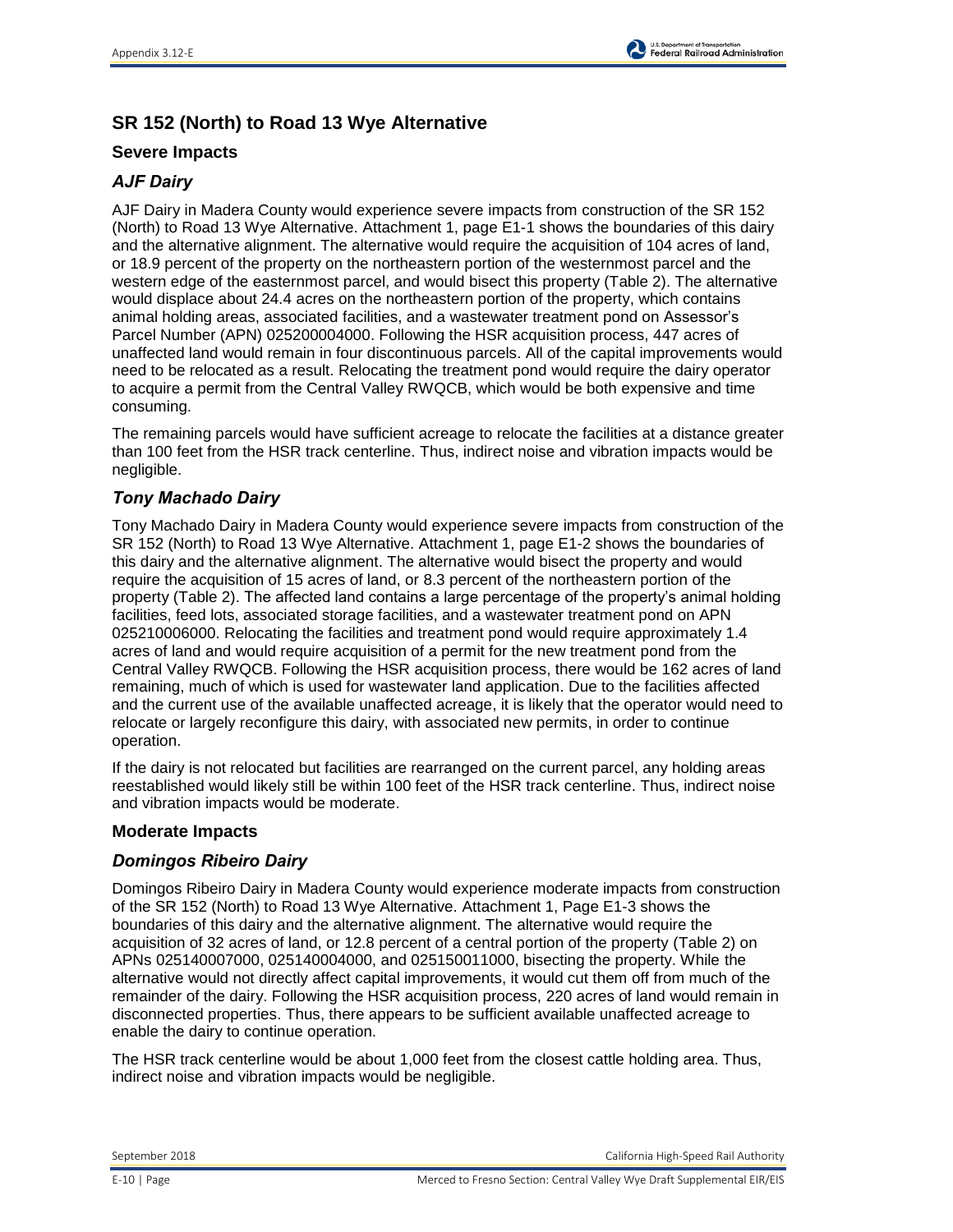

## *Brasil Dairy*

Brasil Dairy in Merced County would experience moderate impacts from construction of the SR 152 (North) to Road 13 Wye Alternative. Attachment 1, page E1-4 shows the boundaries of this dairy and the alternative alignment. The alternative would require the acquisition of 28 acres of land, or 9.2 percent of the property (Table 2) on the eastern portion of the property, which contains holding facilities, feed storage lots, and associated buildings on APN 074160040000. Following the HSR acquisition process, 275 acres of adjacent continuous land would remain. Thus, there appears to be sufficient available unaffected acreage to enable the dairy to continue operation. The construction impact on this facility is moderate because of impacts on capital improvements.

The HSR track centerline would be within 100 feet of the closest cattle holding area. Thus, indirect noise and vibration impacts would be moderate.

### *Fagundes Dairy*

Fagundes Dairy in Madera County would experience moderate impacts from construction of the SR 152 (North) to Road 13 Wye Alternative. Attachment 1, page E1-5 shows the boundaries of this dairy and the alternative alignment. The alternative would require the acquisition of 85 acres of land, or 3.8 percent of the property (Table 2). The alternative would affect capital improvements on multiple parcels. Following the HSR acquisition process, 2,178 acres of land would remain. There appears to be sufficient available unaffected acreage to enable the dairy to continue operation. The construction impact on this facility would be moderate.

The distance of the HSR track centerline from the closest cattle holding area varies by parcel. In some cases, the remainder parcel is small enough that the displaced holding facility would have to be rebuilt within 100 feet of the centerline. Thus, indirect noise and vibration impacts would be moderate.

#### **Negligible Impacts**

### *Vitoria Farms Dairy*

Vitoria Farms Dairy in Madera County would experience negligible impacts from construction of the SR 152 (North) to Road 13 Wye Alternative. Attachment 1, page E1-6 shows the boundaries of this dairy and the alternative alignment. The alternative would require the acquisition of 22 acres of land, or 10.2 percent of the property (Table 2) in the western portion of the property on APN 025140006000. Following the HSR acquisition process, 191 acres of land would remain, although the alignment would bisect it. However, there appears to be sufficient available unaffected acreage to enable the dairy to continue operation.

The HSR track centerline would be about 800 feet from the closest cattle holding area. Thus, indirect noise and vibration impacts would be negligible.

### *Double DJ Farms Dairy*

Double DJ Farms Dairy in Madera County would experience negligible impacts from construction of the SR 152 (North) to Road 13 Wye Alternative. Attachment 1, page E1-7 shows the boundaries of this dairy and the alternative alignment. The alternative would require the acquisition of 36 acres of land, or 2.0 percent of the property (Table 2) on APNs 025030002000 and 025030007000. Following the HSR acquisition process, 1,770 acres of adjacent continuous land would remain. There is sufficient available unaffected acreage to enable the dairy to continue operation.

The HSR track centerline would be more than 1 mile from the closest cattle holding area. Thus, indirect noise and vibration impacts would be negligible.

### *O'Banion Ranches*

O'Banion Ranches in Merced County would experience negligible impacts from construction of the SR 152 (North) to Road 13 Wye Alternative. Attachment 1, page E1-8 shows the boundaries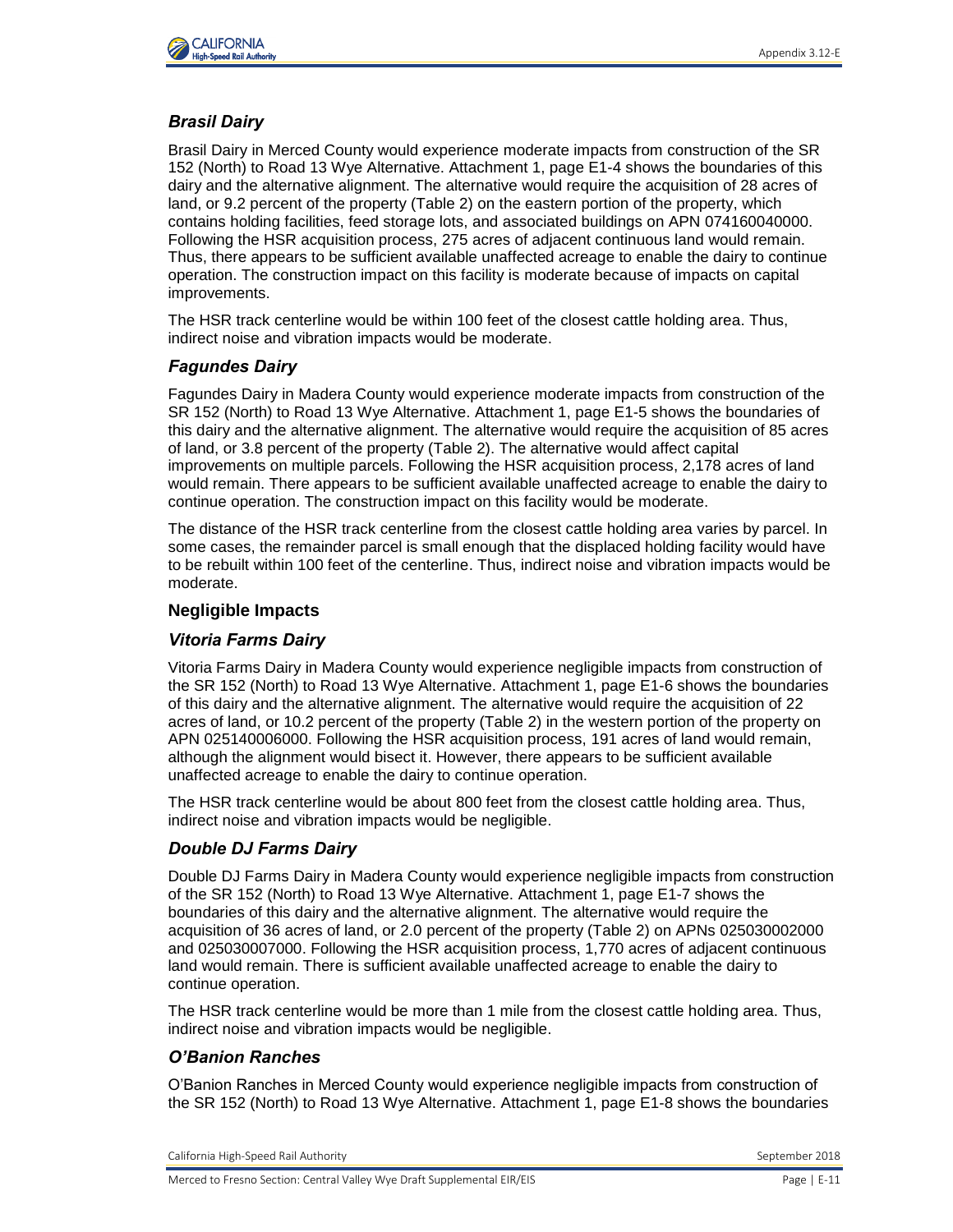of this dairy and the alternative alignment. The alternative would require the acquisition of 2 acres of land, or 0.7 percent of the property (Table 2) on APNs 085270020 and 085370008. Following the HSR acquisition process, 321 acres of land would remain. The alternative would affect no capital improvements. There is sufficient available unaffected acreage to enable the dairy to continue operation.

The HSR track centerline would be approximately 1,500 feet from the closest cattle holding area. Thus, indirect noise and vibration impacts would be negligible.

## *De Jager Dairy So.*

De Jager Dairy So. in Merced County would experience negligible impacts from construction of the SR 152 (North) to Road 13 Wye Alternative. Attachment 1, page E1-9 shows the boundaries of this dairy and the alternative alignment. The alternative would require the acquisition of 5 acres of land of the easternmost portion of the property, or 0.2 percent of the property (Table 2) on APN 075100024. Following the HSR acquisition process, 2,819 acres of adjacent continuous land would remain. The alternative would affect no capital improvements. There is sufficient available unaffected acreage to enable the dairy to continue operation.

The HSR track centerline would be about 1 mile from the closest cattle holding area. Thus, indirect noise and vibration impacts would be negligible.

# **SR 152 (North) to Road 19 Wye Alternative**

#### **Severe Impacts**

### *AJF Dairy*

Impacts would be the same under the SR 152 (North) to Road 19 Wye Alternative as under the SR 152 (North) to Road 13 Wye Alternative, except that the alternative would require the acquisition of 58 acres of land, or 10.5 percent of the property, and following the acquisition process, 494 acres of unaffected land would remain. The construction impact on this facility would be severe, and the operations impact would be negligible.

#### **Moderate Impacts**

### *Brasil Dairy*

Impacts would be the same under the SR 152 (North) to Road 19 Wye Alternative as under the SR 152 (North) to Road 13 Wye Alternative, except that the alternative would require the acquisition of 28 acres of land, or 9.3 percent of the property (Table 2), and following the acquisition process, 275 acres of unaffected land would remain. The construction impact on this facility would be moderate, and the operations impact would be moderate.

#### **Negligible Impacts**

### *De Jager Dairy #2 North*

De Jager Dairy #2 North in Merced County would experience negligible impacts from construction of the SR 152 (North) to Road 19 Wye Alternative. Attachment 1, page E1-10 shows the boundaries of this dairy and the alternative alignment. The alternative would require the acquisition of 48 acres of land, or 3.3 percent of the property (Table 2) on the northern portion of the property, bisecting the property comprising APNs 075110047 and 075110021. Following the HSR acquisition process, 1,419 acres of land would remain. Thus, there appears to be sufficient available unaffected acreage to enable the dairy to continue operation.

The HSR track centerline would be adjacent to the closest cattle holding area. Thus, indirect noise and vibration impacts would be moderate.

### *Fagundes Dairy*

Impacts would be the same under the SR 152 (North) to Road 19 Wye Alternative as under the SR 152 (North) to Road 13 Wye Alternative, except that the alternative would require the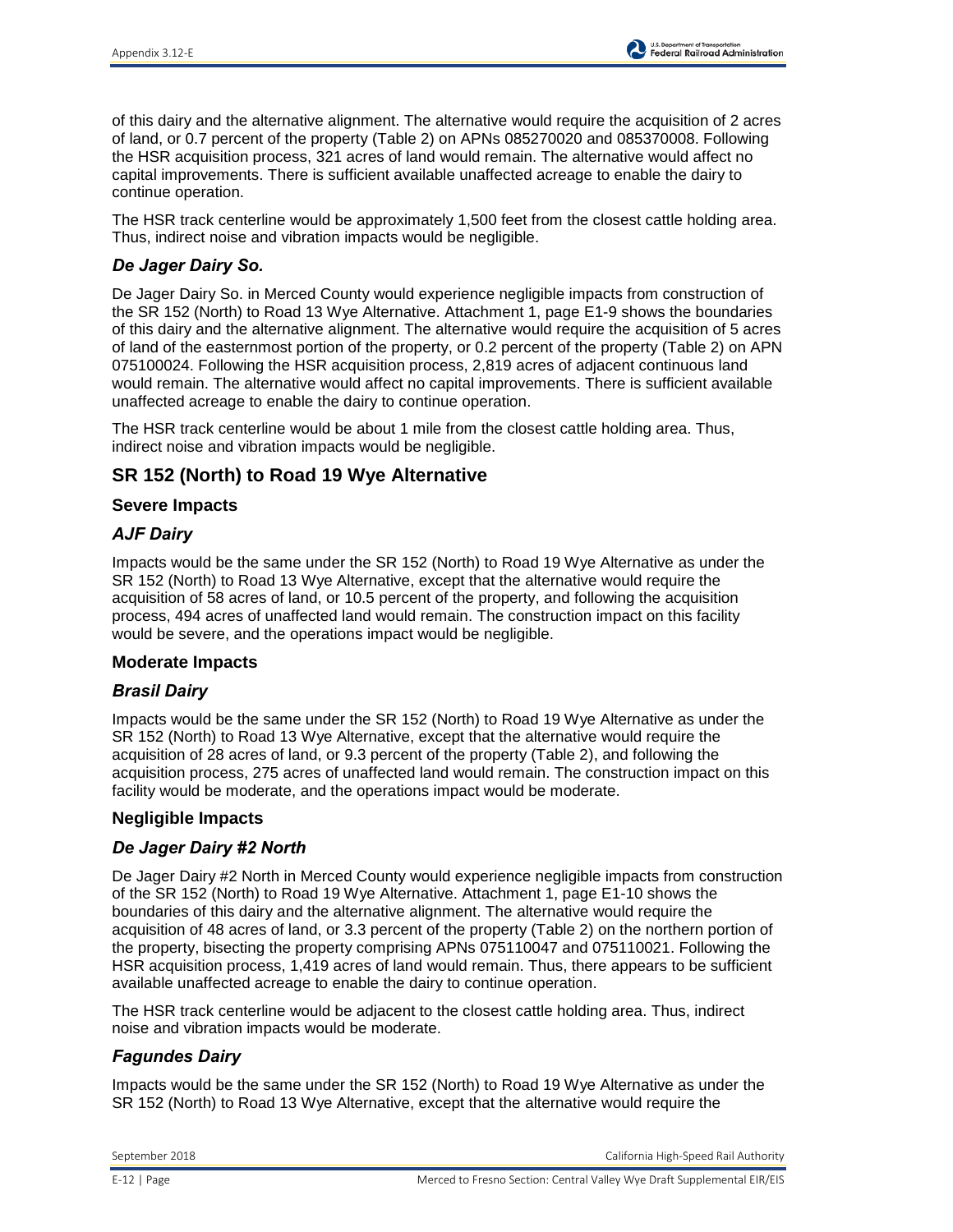

acquisition of 22 acres of land, or 1.0 percent of the property (Table 2), and following the acquisition process, 2,241 acres of unaffected land would remain. Both construction and operations impacts on this facility would be negligible.

### *O'Banion Ranches*

Impacts would be the same under the SR 152 (North) to Road 19 Wye Alternative as under the SR 152 (North) to Road 13 Wye Alternative, except that the alternative would require the acquisition of 2 acres of land, or 0.7 percent of the property (Table 2), and following the acquisition process, 321 acres of unaffected land would remain. Both construction and operations impacts on this facility would be negligible.

## **Avenue 21 to Road 13 Wye Alternative**

### **Severe Impacts**

### *Antonio Brasil Dairy*

Antonio Brasil Dairy in Merced County would experience severe impacts from construction of the Avenue 21 to Road 13 Wye Alternative. Attachment 1, page E1-11 shows the boundaries of this dairy and the alternative alignment. The alternative would require the acquisition of 12 acres of land, or 4.7 percent of the property (Table 2) consisting of APN 074170004. The affected land contains animal holding facilities that the alternative would displace, and separate associated storage facilities including wastewater treatment ponds on the southern portion of the operation from the remainder of the property. Following the HSR acquisition process, 245 acres of land would remain, all of which is permitted for land application of wastewater. Due to the number of facilities affected and the permitted use of the available unaffected acreage, even if facilities were rearranged on the remaining parcel, it is likely that disposal of wastewater would be affected, and therefore the dairy would need to apply for a new permit. Because of the capital improvements affected and the configuration of the land affected, the construction impact on this facility would be severe.

The remaining parcel would have sufficient acreage for the cattle holding areas to be relocated at a distance greater than 100 feet from the HSR track centerline. Thus, noise and vibration impacts would be negligible.

### **Moderate Impacts**

### *O'Banion Ranches*

O'Banion Ranches in Merced County would experience moderate impacts from construction of the Avenue 21 to Road 13 Wye Alternative. Attachment 1, page E1-8 shows the boundaries of this dairy and the alternative alignment. The alternative would require the acquisition of 48 acres of land on APNs 085270020 and 085370008, bisecting these parcels, or 14.9 percent of the dairy (Table 2). Following the HSR acquisition process, including acquisition of a holding facility, 275 acres of land would remain. There is sufficient available unaffected acreage to enable the dairy to continue operation.

There would be sufficient space on the remaining facility to construct a new holding facility 100 feet from the HSR track centerline. Thus, indirect noise and vibration impacts would be negligible.

#### *Joe Bertao & Sons Dairy*

Joe Bertao & Sons Dairy in Madera County would experience moderate impacts from construction of the Avenue 21 to Road 13 Wye Alternative. Attachment 1, page E1-12 shows the boundaries of this dairy and the alternative alignment. The alternative would require the acquisition of 32 acres of land on all parcels, affecting primarily APNs 024060028000 and 024060025000, or 10.2 percent of the dairy (Table 2), ultimately bisecting the dairy. Following the HSR acquisition process, 280 acres of land would remain. The alternative would affect no capital improvements. There is sufficient available unaffected acreage to enable the dairy to continue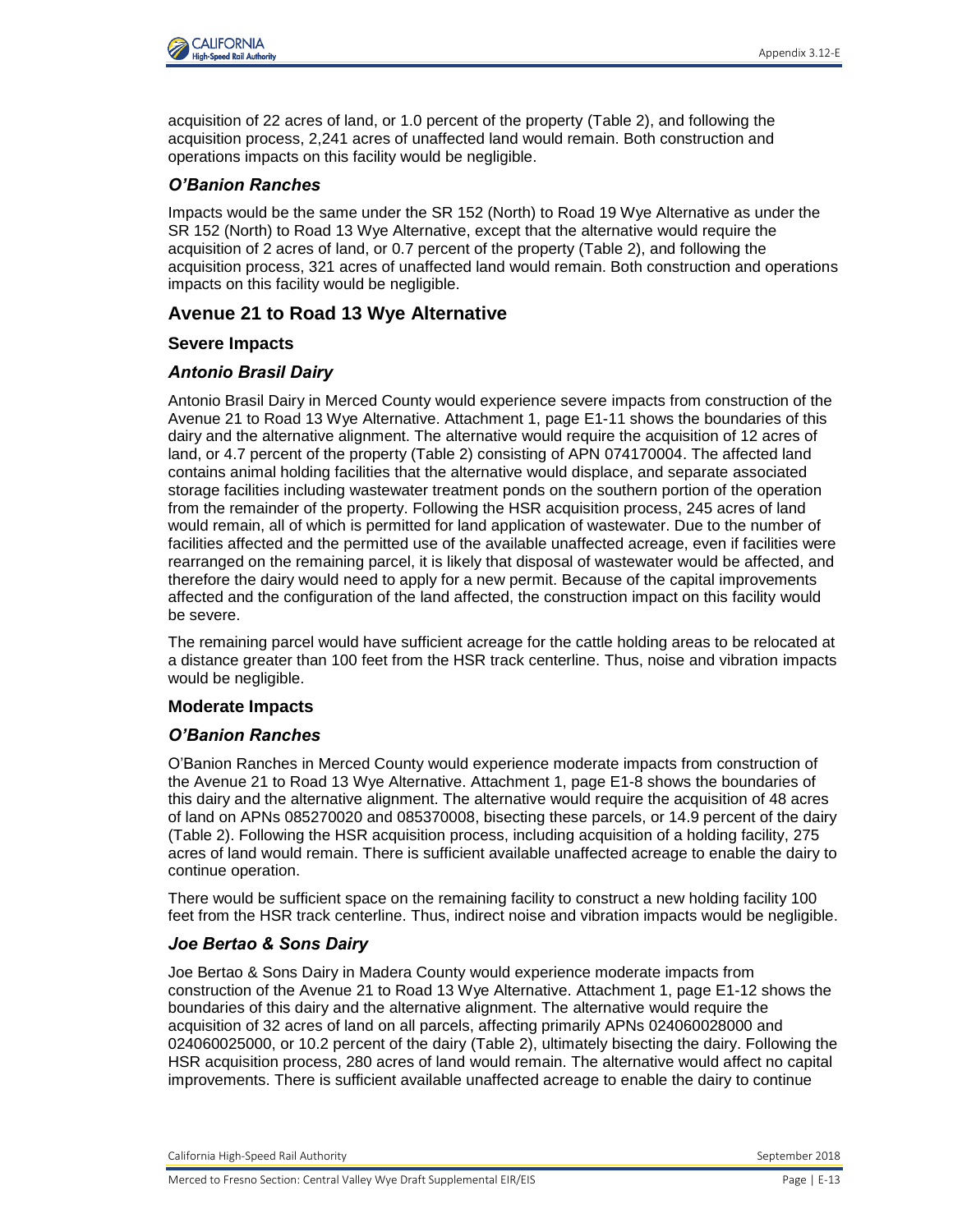operation. The construction impact on this facility would be moderate because the alternative would bisect the dairy.

The HSR track centerline would be approximately 300 feet from the closest cattle holding area. Thus, indirect noise and vibration impacts would be negligible.

## *Alfred Soares Dairy*

The Alfred Soares Dairy would experience moderate impacts from construction of the Avenue 21 to Road 13 Wye Alternative. Attachment 1, page E1-13 shows the boundaries of this dairy and the alternative alignment. The alternative would require the acquisition of 15 acres of land, or 8.1 percent of the property (Table 2) on the very southern portion of the property, which contains feed storage lots on APN 021040008000 and feed storage lots and associated buildings on APN 021040009000. Following the HSR acquisition process, 174 acres of land would remain. The impact would be moderate because the alternative would affect capital improvements.

The HSR track centerline would be more than 500 feet from the closest cattle holding area on APN 021040008000 and about 255 feet from the closest cattle holding area on APN 021040009000. Therefore, indirect noise and vibration impacts would be negligible.

### *Domingos Ribeiro Dairy*

Domingos Ribeiro Dairy in Madera County would experience moderate impacts from construction of the Avenue 21 to Road 13 Wye Alternative. Attachment 1, page E1-3 shows the boundaries of this dairy and the alternative alignment. The alternative would require the acquisition of 17 acres of land, or 6.6 percent of a central portion of the property (Table 2) on APNs 025140007000, 025140004000, and 025150011000, bisecting the property. While the alternative would not directly affect capital improvements, it would cut them off from much of the remainder of the dairy. Following the HSR acquisition process, 236 acres of land would remain in disconnected properties. The construction impact on this facility would be moderate because the alternative would cut off capital improvements from the remainder of the dairy.

The HSR track centerline would be about 1,000 feet from the closest cattle holding area. Thus, indirect noise and vibration impacts would be negligible.

### **Negligible Impacts**

### *De Jager Dairy So.*

De Jager Dairy So. in Merced County would experience negligible impacts from construction of the Avenue 21 to Road 13 Wye Alternative. Attachment 1, page E1-9 shows the boundaries of this dairy and the alternative alignment. The alternative would require the acquisition of 5 acres of land on the easternmost portion of the property, or 0.2 percent of the property (Table 2) on APN 075100024. Following the HSR acquisition process, 2,819 acres of adjacent continuous land would remain. The alternative would not affect capital improvements. There is sufficient available unaffected acreage to enable the dairy to continue operation.

The HSR track centerline would be about 1 mile from the closest cattle holding area. Thus, indirect noise and vibration impacts would be negligible.

### *Vlot Dairy & Heifer Ranch*

Vlot Dairy & Heifer Ranch in Madera County would experience negligible impacts from construction of the Avenue 21 to Road 13 Wye Alternative. Attachment 1, page E1-14 shows the boundaries of this facility and the alternative alignment. The alternative would require the acquisition of 90 acres of land, or 5.0 percent of the property (Table 2) on the eastern edge of APNs 020120003 and 020150006. Following the HSR acquisition process, 1,701 acres of land would remain. Thus, there appears to be sufficient available unaffected acreage to enable the dairy to continue operation.

The HSR track centerline would be more than 500 feet from the closest cattle holding area. Thus, indirect noise and vibration impacts would be negligible.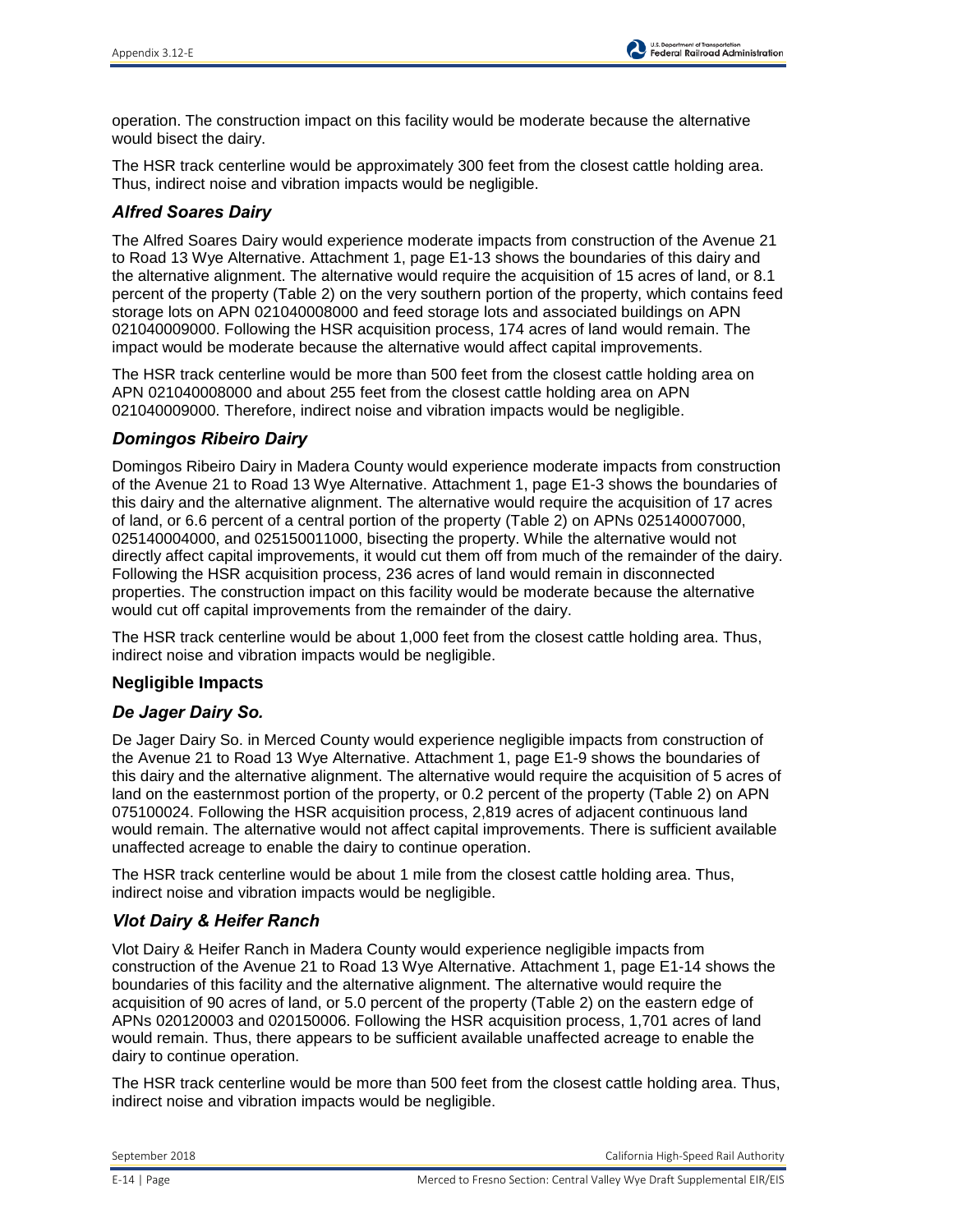

#### *Costa View #4 Dairy*

Costa View #4 Dairy in Madera County would experience negligible impacts from construction of the Avenue 21 to Road 13 Wye Alternative. Attachment 1, page E1-15 shows the boundaries of this facility and the alternative alignment. The alternative would require the acquisition of 7 acres of land, or 2.7 percent of the property (Table 2), specifically the northeastern and southeastern corners of APN 024060031000. Following the HSR acquisition process, 259 acres of land would remain. Thus, there appears to be sufficient available unaffected acreage to enable the dairy to continue operation.

The HSR track centerline would be about 3,000 feet from the closest cattle holding area. Thus, indirect noise and vibration impacts would be negligible.

#### *Troost Dairy*

Troost Dairy in Madera County would experience negligible impacts from construction of the Avenue 21 to Road 13 Wye Alternative. Attachment 1, page E1-16 shows the boundaries of this facility and the alternative alignment. The alternative would require the acquisition of 18 acres of land, or 2.1 percent of the property (Table 2), specifically the southern and eastern edges of APN 024120011000. Following the HSR acquisition process, 860 acres of land would remain. The alternative would affect no capital improvements. Thus, there appears to be sufficient available unaffected acreage to enable the dairy to continue operation.

No cattle holding areas are currently present on the parcel affected, and the parcel is not contiguous with any other parcels associated with this dairy. Thus, indirect noise and vibration impacts would be negligible.

#### *Double DJ Farms Dairy*

Double DJ Farms Dairy in Madera County would experience negligible impacts from construction of the Avenue 21 to Road 13 Wye Alternative. Attachment 1, page E1-7 shows the boundaries of this dairy and the alternative alignment. The alternative would require the acquisition of 36.7 acres of land, or 2.0 percent of the property (Table 2) on APNs 025030002000, and 025030007000. Following the HSR acquisition process, 1,769 acres of adjacent continuous land would remain. There is sufficient available unaffected acreage to enable the dairy to continue operation.

The HSR track centerline would be more than 1 mile from the closest cattle holding area. Thus, indirect noise and vibration impacts would be negligible.

#### *Fagundes Dairy*

Fagundes Dairy in Madera County would experience negligible impacts from construction of the Avenue 21 to Road 13 Wye Alternative. Attachment 1, page E1-5 shows the boundaries of this dairy and the alternative alignment. The alternative would require the acquisition of 29 acres of land, or 1.3 percent of the property (Table 2) on APN 025210011000. Following the HSR acquisition process, 2,234 acres of land would remain. There appears to be sufficient available unaffected acreage to enable the dairy to continue operation.

The HSR track centerline would be more than 1 mile from the closest cattle holding area. Thus, indirect noise and vibration impacts would be negligible.

#### *Frank Parreira Dairy*

Frank Parreira Dairy in Madera County would experience negligible impacts from construction of the Avenue 21 to Road 13 Wye Alternative. Attachment 1, page E1-17 shows the boundaries of this dairy and the alternative alignment. The alternative would require the acquisition of 1 acre of land, or 0.5 percent of the property (Table 2) on APN 027212008000. Following the HSR acquisition process, 196 acres of land would remain. There appears to be sufficient available unaffected acreage to enable the dairy to continue operation.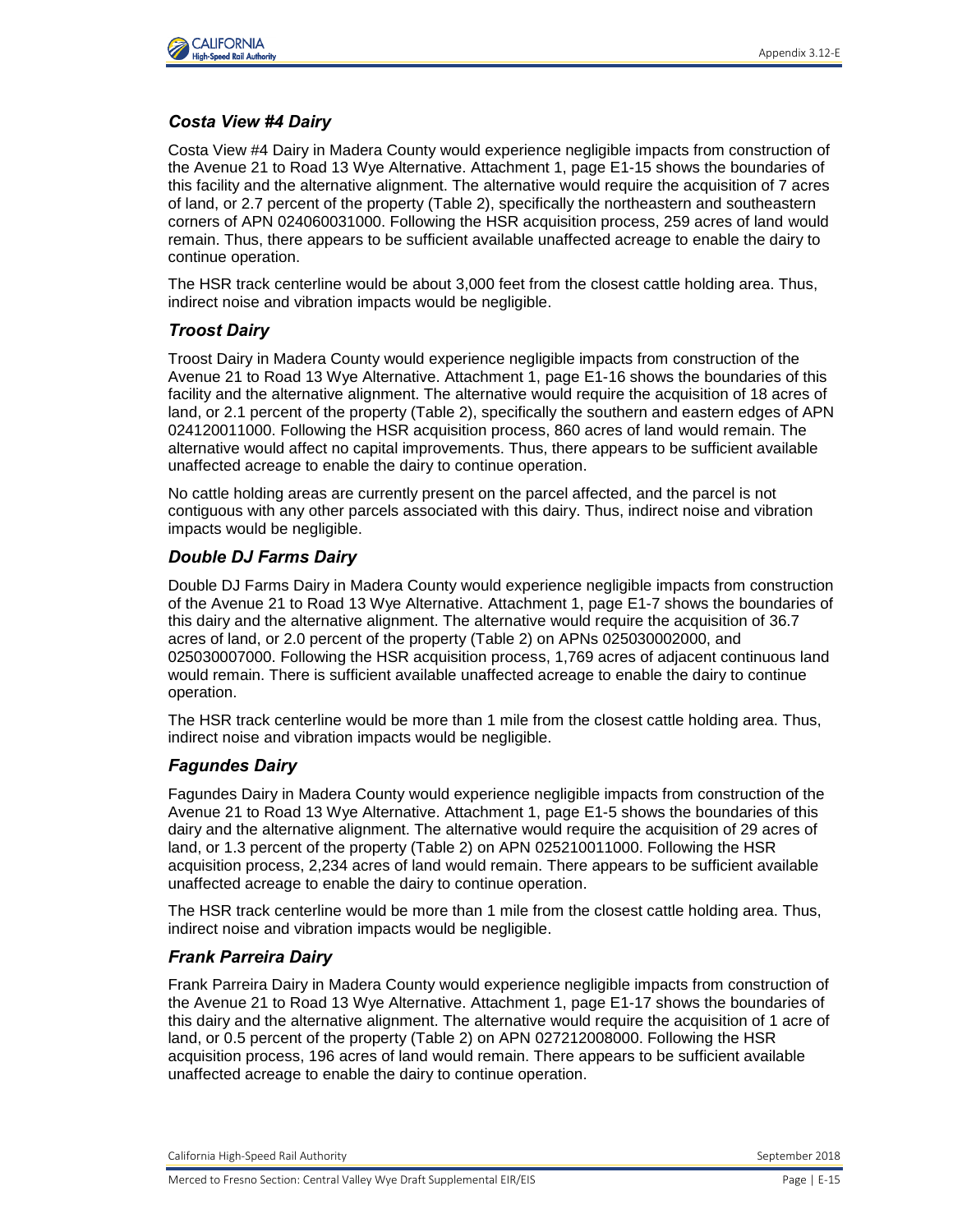The HSR track centerline would be more than 4,000 feet from the closest cattle holding area. Thus, indirect noise and vibration impacts would be negligible.

# **SR 152 (North) to Road 11 Wye Alternative**

## **Severe Impacts**

## *AJF Dairy*

AJF Dairy in Madera County would experience severe impacts from construction of the SR 152 (North) to Road 11 Wye Alternative. Attachment 1, page E1-1 shows the boundaries of this dairy and the alternative alignment. The alternative would require the acquisition of 130 acres of land, or 24.6 percent of the property on the northeastern portion of the westernmost parcel and the southern edge of the easternmost parcels, and would bisect this property (Table 2). The alternative would displace about 20.2 acres on the northeastern portion of the property, which contains animal holding areas, associated facilities, and a wastewater treatment pond on APN 025200004000. Following the HSR acquisition process, 422 acres of unaffected land would remain in four discontinuous parcels. All of the capital improvements would need to be relocated as a result. Relocating the treatment pond would require the dairy operator to acquire a permit from the Central Valley RWQCB, which would be both expensive and time consuming.

The remaining parcels would have sufficient acreage to relocate the facilities at a distance greater than 100 feet from the HSR track centerline. Thus, indirect noise and vibration impacts would be negligible.

## *Fagundes Dairy*

Fagundes Dairy in Madera County would experience moderate impacts from construction of the SR 152 (North) to Road 11 Wye Alternative. Attachment 1, page E1-5 shows the boundaries of this dairy and the alternative alignment. The alternative would require the acquisition of 60 acres of land, or 2.7 percent of the property (Table 2). The alternative would affect capital improvements on multiple parcels. Following the HSR acquisition process, 2,203 acres of land would remain. There appears to be sufficient available unaffected acreage to enable the dairy to continue operation. The construction impact on this facility would be moderate.

The distance of the HSR track centerline from the closest cattle holding area varies by parcel. In some cases, the remainder parcel is small enough that the displaced holding facility would have to be rebuilt within 100 feet of the centerline. Thus, indirect noise and vibration impacts would be moderate.

### **Moderate Impacts**

### *Brasil Dairy*

Brasil Dairy in Merced County would experience moderate impacts from construction of the SR 152 (North) to Road 11 Wye Alternative. Attachment 1, page E1-4 shows the boundaries of this dairy and the alternative alignment. The alternative would require the acquisition of 23 acres of land, or 7.6 percent of the property (Table 2) on the eastern portion of the property, which contains holding facilities, feed storage lots, and associated buildings on APN 074160040000. Following the HSR acquisition process, 280 acres of adjacent continuous land would remain. Thus, there appears to be sufficient available unaffected acreage to enable the dairy to continue operation. The construction impact on this facility would be moderate because of impacts on capital improvements.

The HSR track centerline would be within 100 feet of the closest cattle holding area. Thus, indirect noise and vibration impacts would be moderate.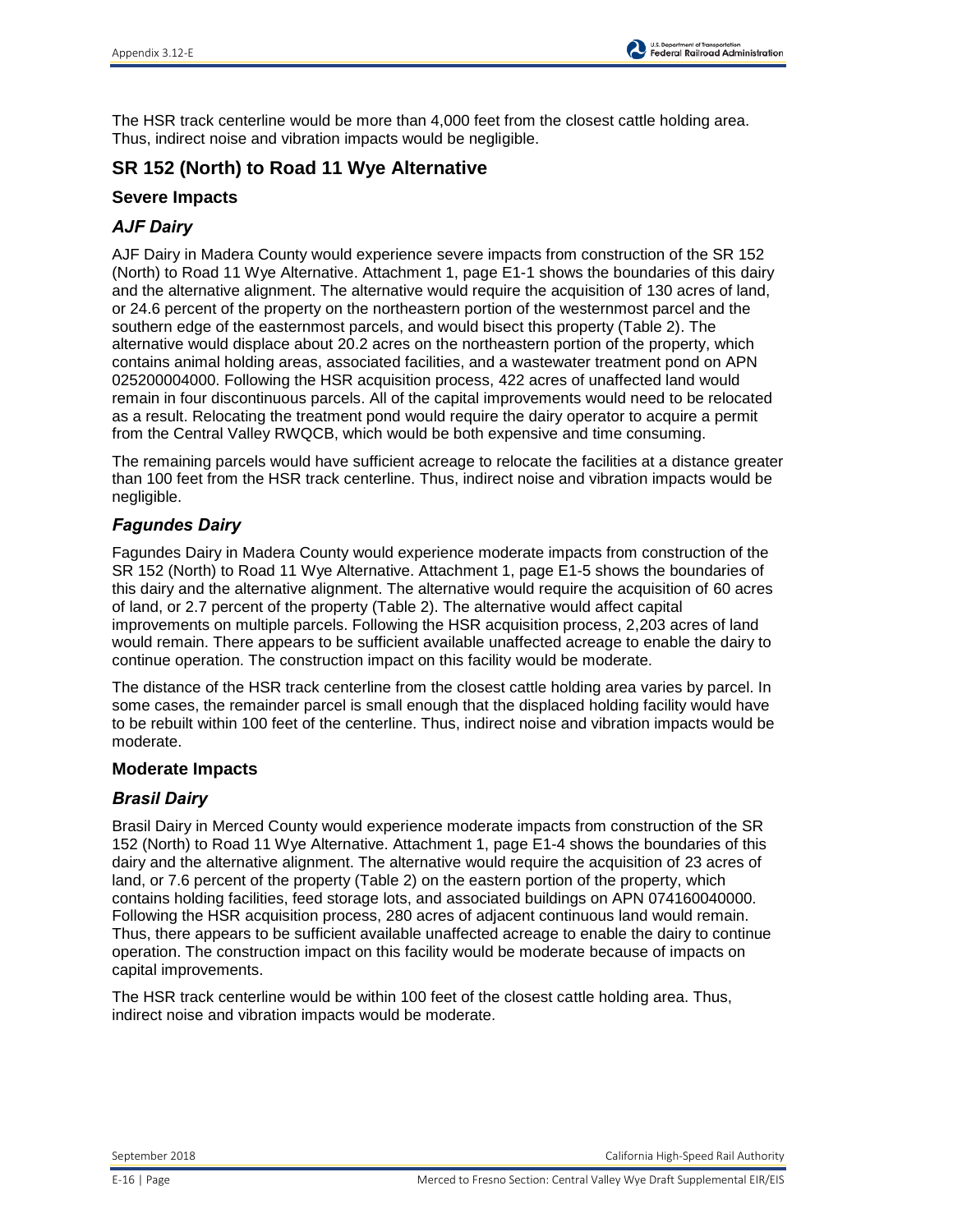

## **Negligible Impacts**

#### *O'Banion Ranches*

O'Banion Ranches in Merced County would experience negligible impacts from construction of the SR 152 (North) to Road 11 Wye Alternative. Attachment 1, page E1-8 shows the boundaries of this dairy and the alternative alignment. The alternative would require the acquisition of 2 acres of land, or 0.7 percent of the property (Table 2) on APN 085270020. Following the HSR acquisition process, 321 acres of land would remain. The alternative would affect no capital improvements. There is sufficient available unaffected acreage to enable the dairy to continue operation.

The HSR track centerline would be approximately 1,500 feet from the closest cattle holding area. Thus, indirect noise and vibration impacts would be negligible.

#### *De Jager Dairy So.*

De Jager Dairy So. in Merced County would experience negligible impacts from construction of the SR 152 (North) to Road 11 Wye Alternative. Attachment 1, page E1-9 shows the boundaries of this dairy and the alternative alignment. The alternative would require the acquisition of less than 1 acre of land of the easternmost portion of the property, or less than 0.1 percent of the property (Table 2) on APN 075100024. Following the HSR acquisition process, 2,823 acres of adjacent continuous land would remain. The alternative would affect no capital improvements. There is sufficient available unaffected acreage to enable the dairy to continue operation.

The HSR track centerline would be about 1 mile from the closest cattle holding area. Thus, indirect noise and vibration impacts would be negligible.

## **WASTEWATER TREATMENT AND WASTEWATER APPLICATION LANDS**

The tables in this section show wastewater treatment ponds and agricultural land used for wastewater application, including disposal of solid waste, as identified by the Central Valley RWQCB (Central Valley RWQCB 2011, 2012).

Table 4 provides a summary by dairy of the existing wastewater application areas that would be affected by each alternative. Attachment 2 shows affected parcels permitted for wastewater disposal associated with each confined animal agriculture facility.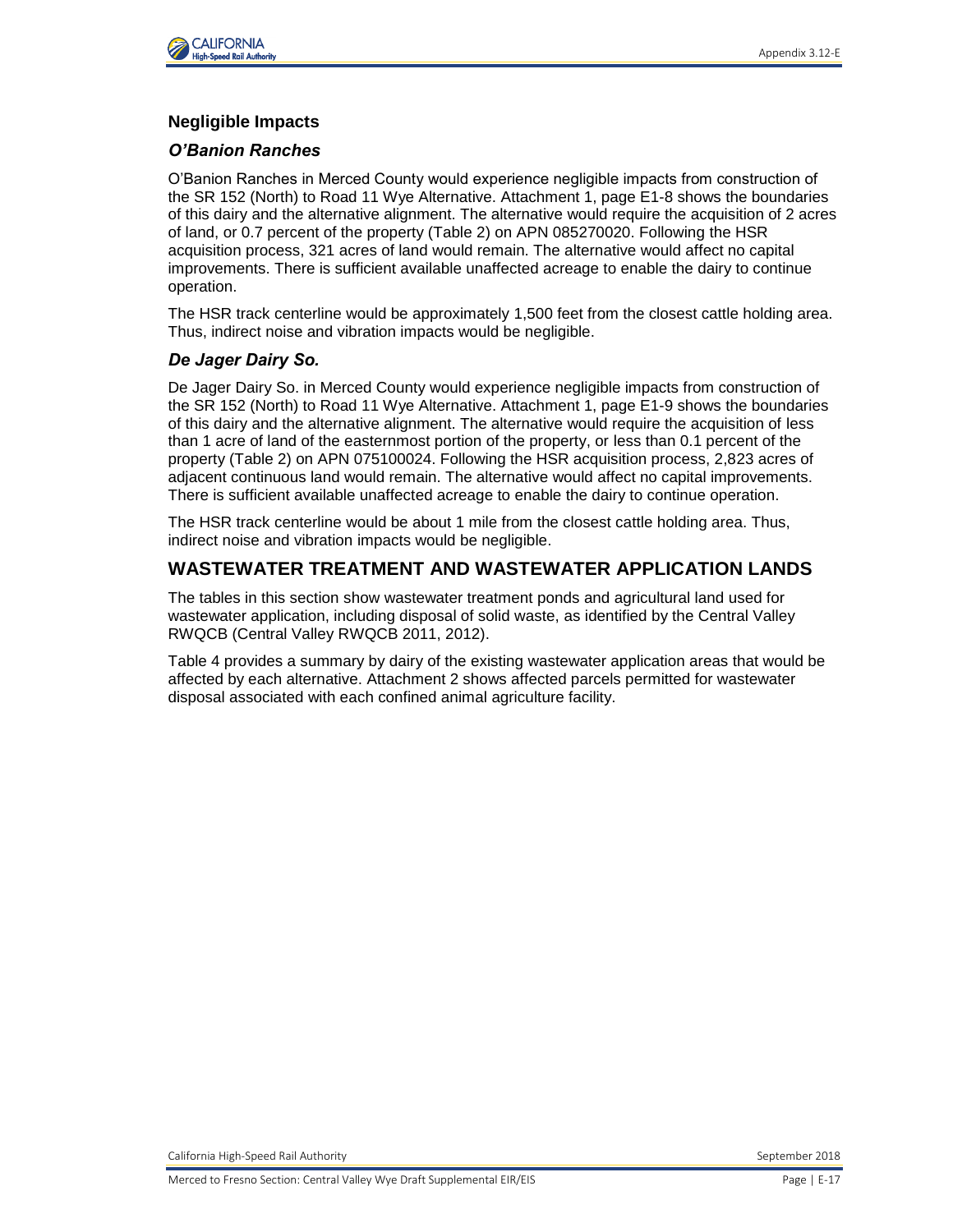#### **Table 4 Affected On-Site Wastewater Lands by Alternative**

|                           |                                                                           | SR 152 (North) to<br>Road 13 Wye                                                             |                                          |                                                                                                        | SR 152 (North) to<br>Road 19 Wye                |                                                                                                        | <b>Avenue 21 to</b><br>Road 13 Wye       | SR 152 (North) to<br>Road 11 Wye                                                                       |                                                 |
|---------------------------|---------------------------------------------------------------------------|----------------------------------------------------------------------------------------------|------------------------------------------|--------------------------------------------------------------------------------------------------------|-------------------------------------------------|--------------------------------------------------------------------------------------------------------|------------------------------------------|--------------------------------------------------------------------------------------------------------|-------------------------------------------------|
| <b>Dairy</b>              | <b>On-Site</b><br><b>Wastewater</b><br><b>Application</b><br>Area (acres) | <b>On-Site</b><br><b>Wastewater</b><br><b>Application</b><br><b>Area Affected</b><br>(acres) | Percentage<br>of Area<br><b>Affected</b> | <b>On-Site</b><br><b>Wastewater</b><br><b>Application</b><br><b>Area</b><br><b>Affected</b><br>(acres) | <b>Percentage</b><br>of Area<br><b>Affected</b> | <b>On-Site</b><br><b>Wastewater</b><br><b>Application</b><br><b>Area</b><br><b>Affected</b><br>(acres) | Percentage<br>of Area<br><b>Affected</b> | <b>On-Site</b><br><b>Wastewater</b><br><b>Application</b><br><b>Area</b><br><b>Affected</b><br>(acres) | <b>Percentage</b><br>of Area<br><b>Affected</b> |
| <b>Merced County</b>      |                                                                           |                                                                                              |                                          |                                                                                                        |                                                 |                                                                                                        |                                          |                                                                                                        |                                                 |
| Antonio Brasil Dairy      | 257                                                                       | $\blacksquare$                                                                               | $\blacksquare$                           | $\blacksquare$                                                                                         | $\blacksquare$                                  | 12                                                                                                     | 4.7                                      | $\overline{\phantom{a}}$                                                                               |                                                 |
| De Jager Dairy #2 North   | 1,467                                                                     | $\blacksquare$                                                                               | $\blacksquare$                           | 48                                                                                                     | 3.3                                             | $\blacksquare$                                                                                         | $\blacksquare$                           | $\blacksquare$                                                                                         |                                                 |
| De Jager Dairy So.        | 2,824                                                                     | 5                                                                                            | 18.9                                     | $\blacksquare$                                                                                         |                                                 | 5                                                                                                      | 0.2                                      | $<$ 1                                                                                                  | < 0.1                                           |
| O'Banion Ranches          | 323                                                                       | $\overline{2}$                                                                               | 0.7                                      | $\overline{2}$                                                                                         | 0.7                                             | 48                                                                                                     | 14.9                                     | $\overline{2}$                                                                                         | 0.7                                             |
| <b>Madera County</b>      |                                                                           |                                                                                              |                                          |                                                                                                        |                                                 |                                                                                                        |                                          |                                                                                                        |                                                 |
| AJF Dairy                 | 552                                                                       | 104                                                                                          | 18.9                                     | 58                                                                                                     | 10.5                                            | $\blacksquare$                                                                                         | $\blacksquare$                           | 130                                                                                                    | 24.6                                            |
| Alfred Soares Dairy       | 189                                                                       | $\overline{\phantom{a}}$                                                                     |                                          | $\blacksquare$                                                                                         |                                                 | 15                                                                                                     | 8.1                                      | $\blacksquare$                                                                                         |                                                 |
| <b>Brasil Dairy</b>       | 303                                                                       | 28                                                                                           | 9.2                                      | 28                                                                                                     | 9.3                                             | $\blacksquare$                                                                                         |                                          | 23                                                                                                     | 7.6                                             |
| Costa View #4 Dairy       | 267                                                                       | $\blacksquare$                                                                               |                                          | $\blacksquare$                                                                                         | $\blacksquare$                                  | $\overline{7}$                                                                                         | 2.7                                      | $\blacksquare$                                                                                         |                                                 |
| Domingos Ribeiro Dairy    | 252                                                                       | 32                                                                                           | 12.8                                     | $\blacksquare$                                                                                         |                                                 | 17                                                                                                     | 6.6                                      | $\blacksquare$                                                                                         |                                                 |
| Double DJ Farms Dairy     | 1,805                                                                     | 36                                                                                           | 2.0                                      | $\blacksquare$                                                                                         |                                                 | 37                                                                                                     | 2.0                                      |                                                                                                        |                                                 |
| Fagundes Dairy            | 2,263                                                                     | 85                                                                                           | 3.8                                      | 22                                                                                                     | 1.0                                             | 29                                                                                                     | 1.3                                      | 60                                                                                                     | 2.7                                             |
| Frank Parreira Dairy      | 197                                                                       | $\blacksquare$                                                                               | $\blacksquare$                           | $\blacksquare$                                                                                         | $\blacksquare$                                  | $\mathbf{1}$                                                                                           | 0.5                                      | $\blacksquare$                                                                                         | $\blacksquare$                                  |
| Joe Bertao & Sons Dairy   | 311                                                                       | $\overline{a}$                                                                               | $\overline{a}$                           | $\blacksquare$                                                                                         | $\sim$                                          | 32                                                                                                     | 10.2                                     | $\blacksquare$                                                                                         |                                                 |
| Tony Machado Dairy        | 176                                                                       | 15                                                                                           | 8.3                                      | $\blacksquare$                                                                                         | $\blacksquare$                                  | $\blacksquare$                                                                                         | $\blacksquare$                           | $\blacksquare$                                                                                         |                                                 |
| <b>Troost Dairy</b>       | 878                                                                       | $\blacksquare$                                                                               | $\overline{a}$                           | $\blacksquare$                                                                                         | $\blacksquare$                                  | 18                                                                                                     | 2.1                                      | $\blacksquare$                                                                                         |                                                 |
| Vitoria Farms Dairy       | 213                                                                       | 22                                                                                           | 10.2                                     | $\overline{a}$                                                                                         | $\overline{\phantom{a}}$                        | $\sim$                                                                                                 | $\blacksquare$                           | $\blacksquare$                                                                                         |                                                 |
| Vlot Dairy & Heifer Ranch | 1,791                                                                     | $\blacksquare$                                                                               | $\blacksquare$                           | ÷,                                                                                                     | $\blacksquare$                                  | 90                                                                                                     | 5.0                                      | $\blacksquare$                                                                                         |                                                 |

*Source: Merced County Assessor's Office, 2014; Madera County Assessor's Office, 2014; Central Valley RWQCB, 2011, 2012* SR = State Route